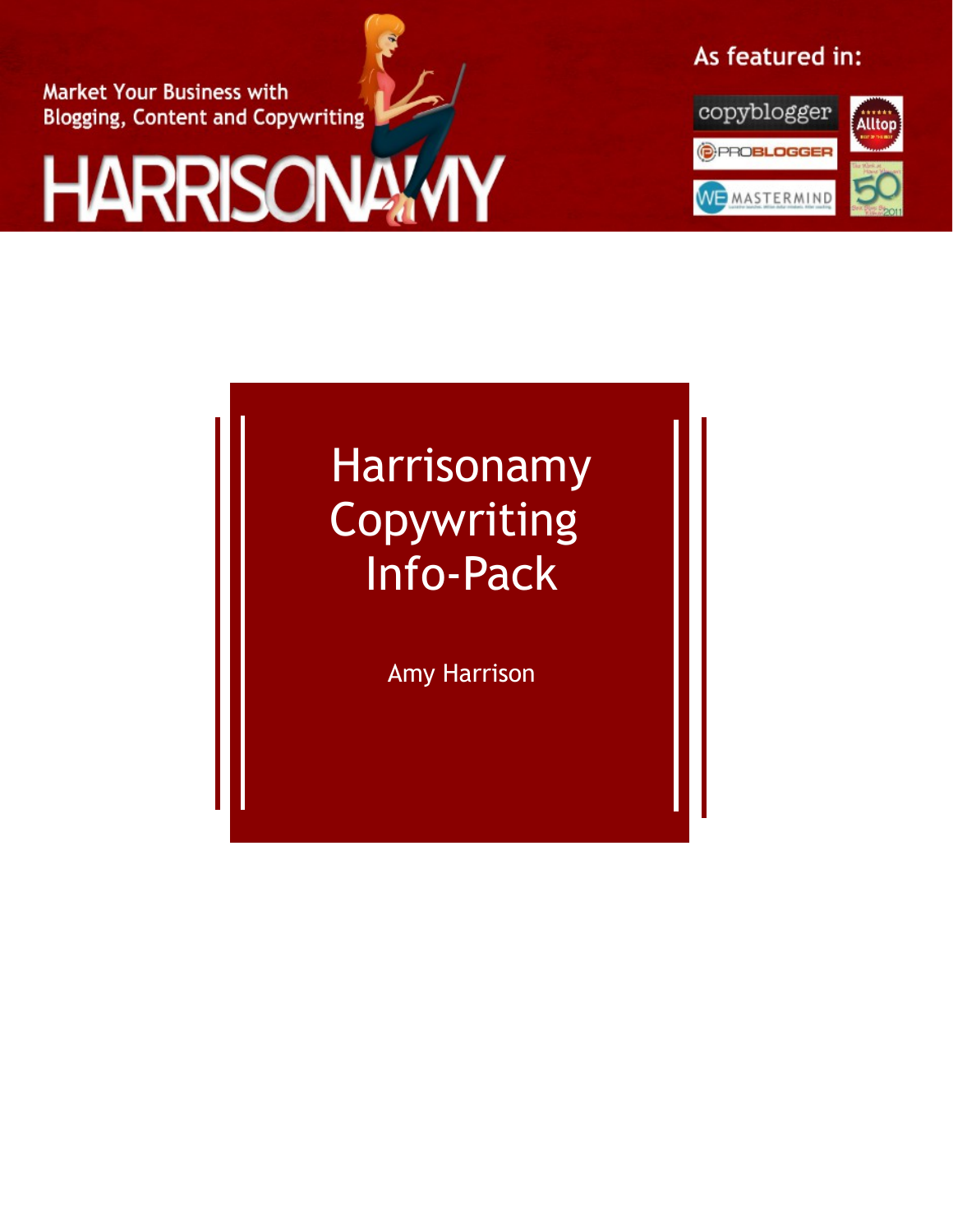# **Table of Contents**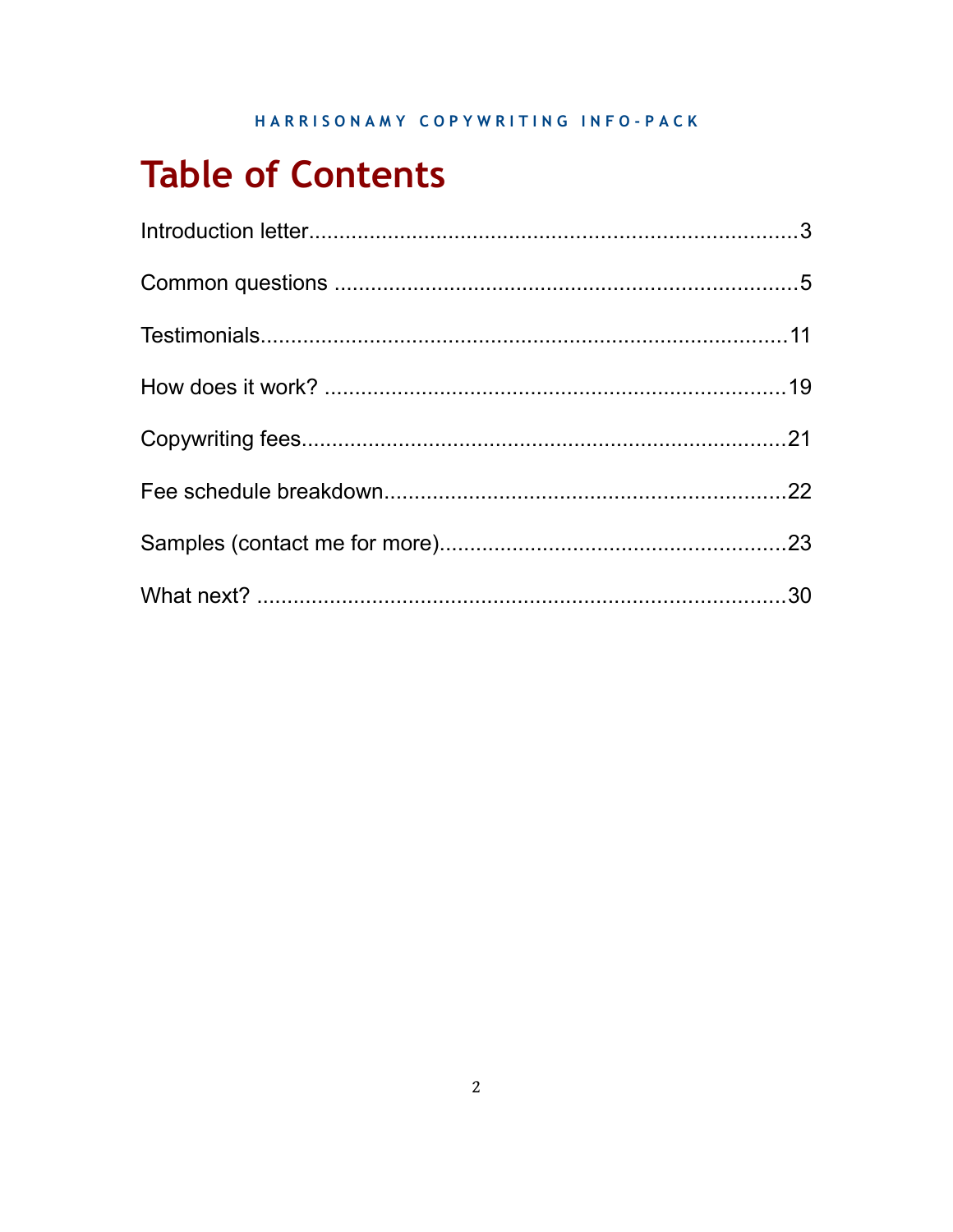# **Introduction letter**

With this information pack, I have one simple goal, (and a small request from you).

My goal is to help you decide if I am the the most suitable copywriter for your project.

So instead of producing the hard sell, I want you to help me do something a little different:

#### **My little request**

All I ask is that when you read each page of the brochure, you think about the following 5 points.

If you do, you'll discover in no time at all if I'm the gal for you.

- 1. Have a quick look through the common questions (**page 5**) and see if there's an answer you need. If not, drop me a line at [amy@harrisonamy.com](mailto:amy@harrisonamy.com) and I'll get right back to you. Also look at the industries I've written for. If your business falls into one of the 6 categories, then I already have experience writing copy for your industry.
- 2. When reading the testimonials (**page 11**) ask yourself: 'Do these customers remind me of me and my business? Do they mention results that I would like to have? Am I looking to produce a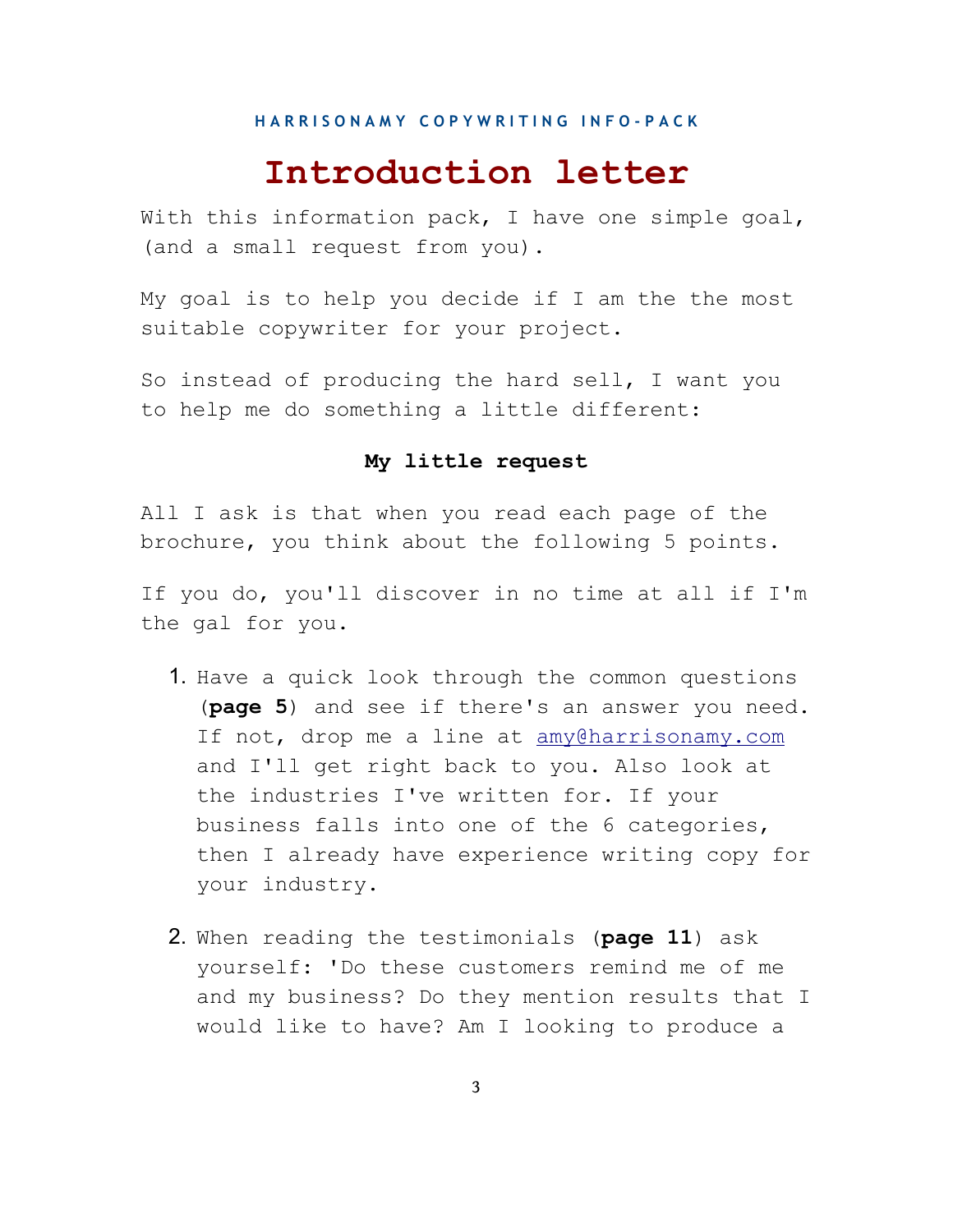similar project (e.g. sales page, eBook etc) If so, we'd probably work very well together.

- 3. When reading through 'How it Works' (**page 19**) see if this style fits how you like to work with contractors. For best results, I liaise with the person in charge of the project, or direct with the business owner. Is that how it would work in your business?
- 4. On **page 21** do the prices in the fee schedule fit with your budget? I always tailor a final quotation to your project, but this won't fall beneath the minimum listed on this page. My clients find I'm not 'cheap' but I provide excellent value for the work and the experience they get from me.
- 5. Finally, when you look through the samples (**page 23**), do any of them reflect a style you would like for your business? (Please ask me for more samples if you need them)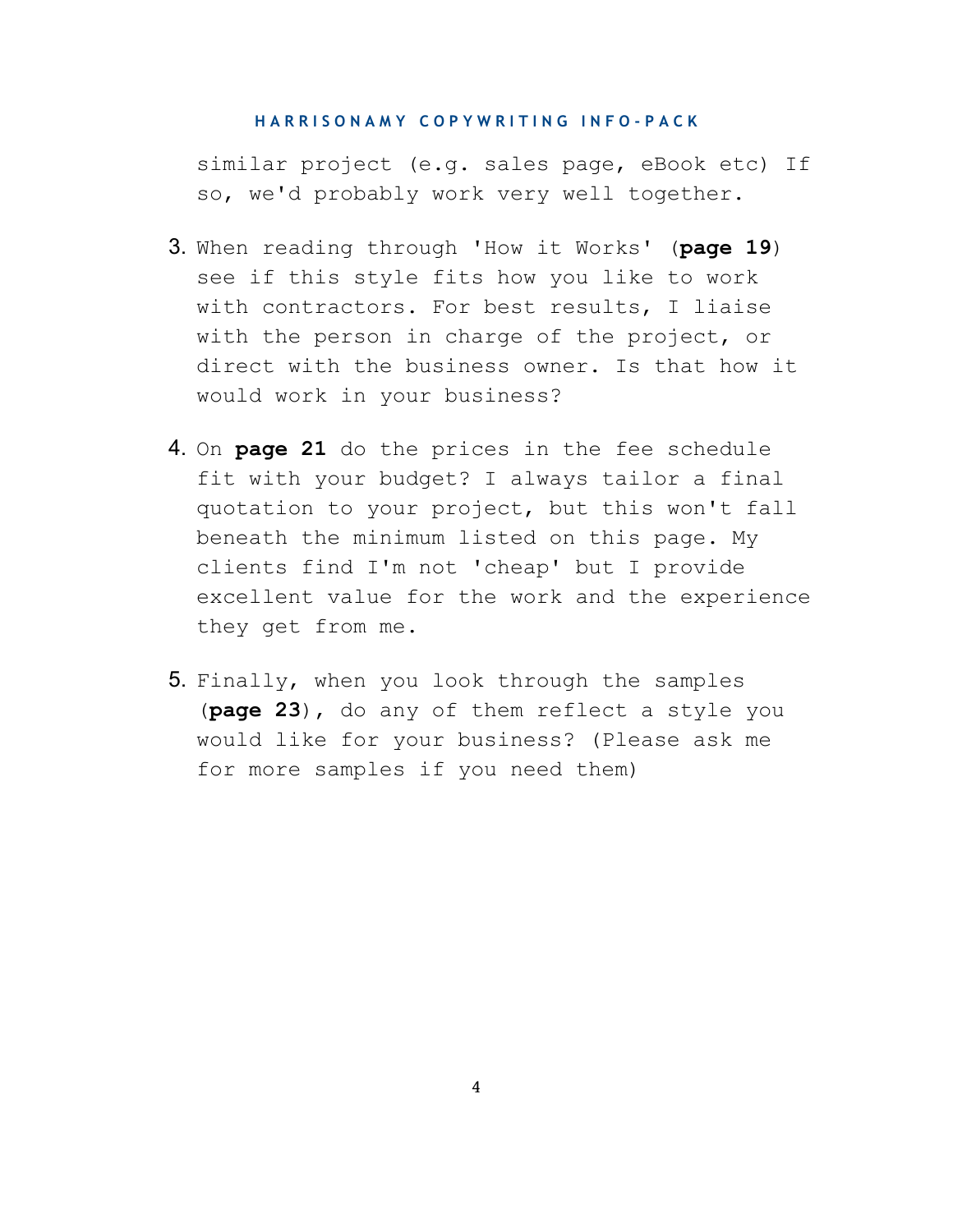# **Common questions**

Here are some of the most common questions I'm asked by clients and prospects. If I don't answer your question below, just drop me a quick email at: [amy@harrisonamy.com](mailto:amy@harrisonamy.com) and I'll get back to you within 1 working day.

#### **What kind of copywriting services do you offer?**

I offer a wide range of copywriting services, but I'll list the most common ones below.

- **Sales Pages** • **Teleseminar**
- **Landing Pages**
- **eBooks**
- **Web content**

• **Brochure content**

- **registration page**
- **Direct mail packages**
- **Press releases**
- **Copywriting training materials**
- **Magazine Advertisement** • **Book jacket content**

If you don't see what you're looking for, email me and I'll let you know if I can help:

#### **How much are your services?**

Please see page 21 for the fee schedule.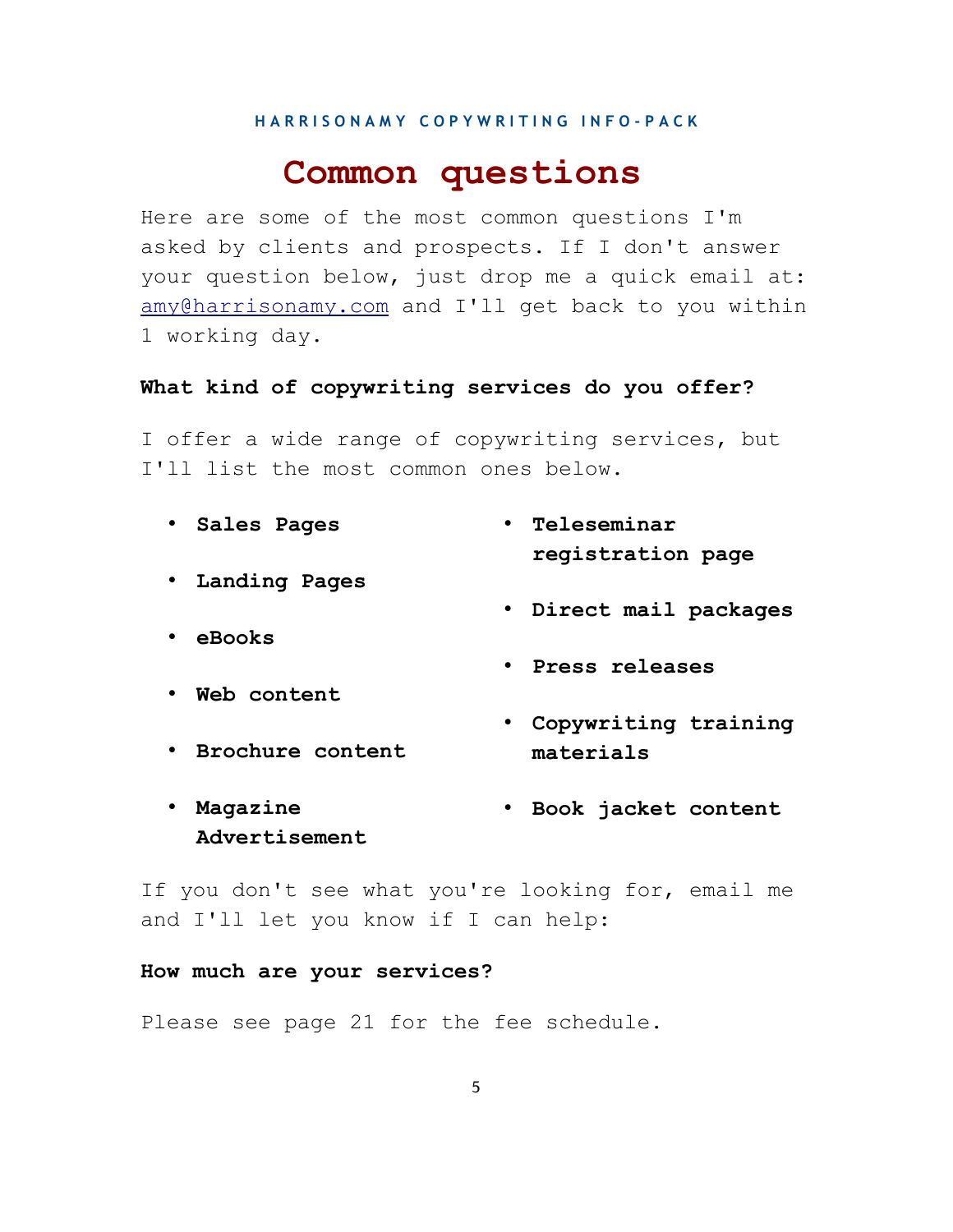#### **What industries do you write for?**

If your industry is listed below that's a good sign. It means I'm probably already familiar with your target market, their motivations, their desires and fears. It also means I understand the language of your industry and know which tone of voice and writing style is most suitable.

- **Business coaching** Do you coach business owners or corporate executives? If so I've written for several people within this field.
- **Online marketing** Do you offer online marketing services? Do you provide contentmarketing services or teach business owners how to market their businesses online? I'm familiar with writing sales copy and landing pages in this area.
- **Sales coaching** Is your focus on qualifying prospects, lead nurturing and closing the deal? I can help write your copy.
- **Business communication** If you train other businesses how to communicate either in marketing or internally, I have writing experience here.
- **CRM and ERP software solutions for big businesses** – I have spent a year writing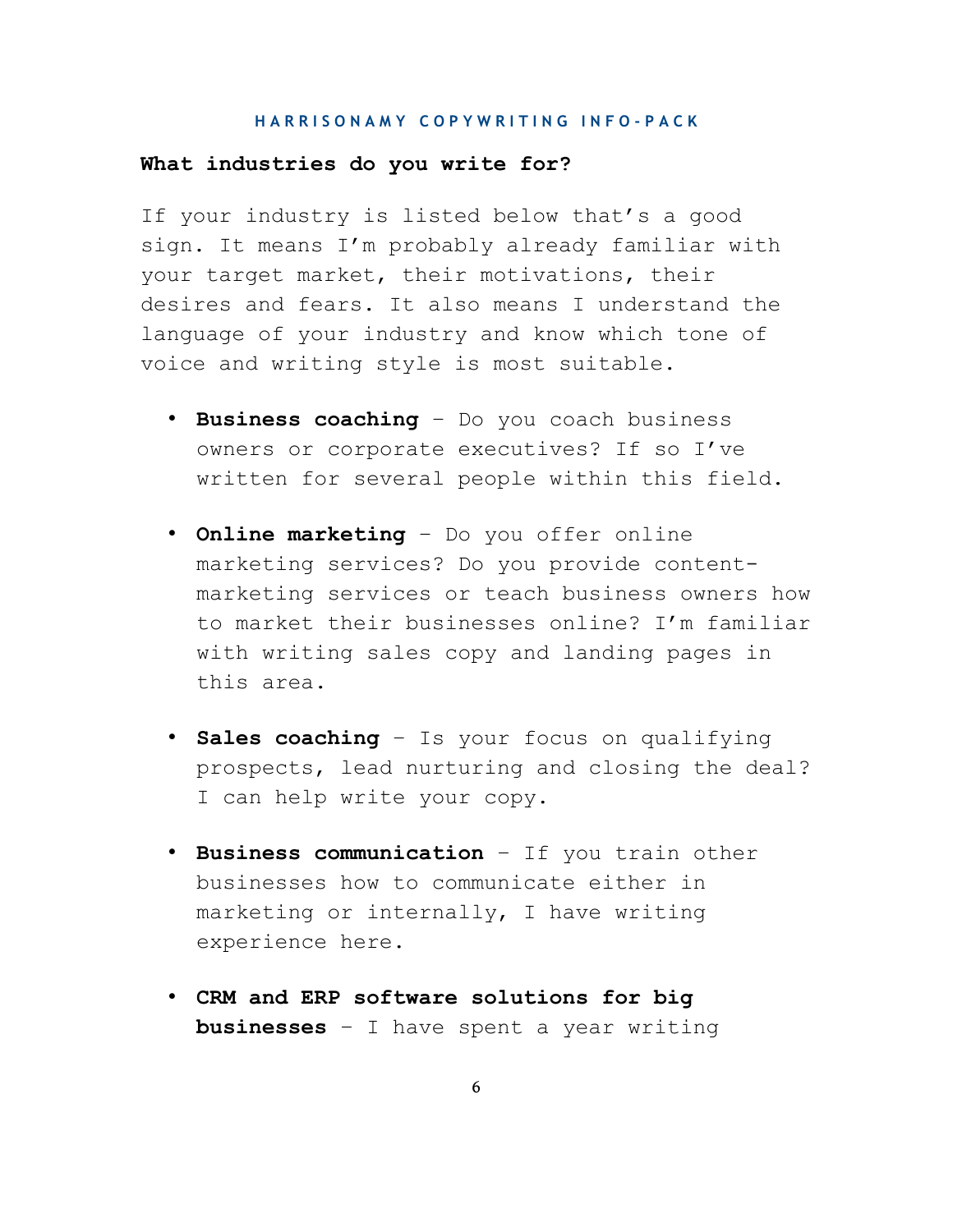marketing messages for a number of companies selling CRM and ERP software solutions.

• **Nutrition and fitness** – whilst I can devour a buffet to myself, I am very interested in this subject and have written for many nutritionists and fitness experts.

#### **What's your experience writing copy for businesses?**

The short story is that I studied scriptwriting for film and TV before working with a number of online businesses managing projects, and packaging websites with content to appeal to investors.

Since 2008 I have been writing content, sales pages, brochures and landing pages for businesses around the world.

I have also completed the AWAI Accelerated Program for Six-Figure Copywriting.

#### **What if I just need my copy tidying up?**

If you have copy that you would like reviewing and critiquing, the best service is my Laser Copywriting Coaching and Critique. You can read more about this here[:http://harrisonamy.com/laser](http://harrisonamy.com/laser-copywriting-coaching/)[copywriting-coaching/](http://harrisonamy.com/laser-copywriting-coaching/) 

#### **Who have you written for?**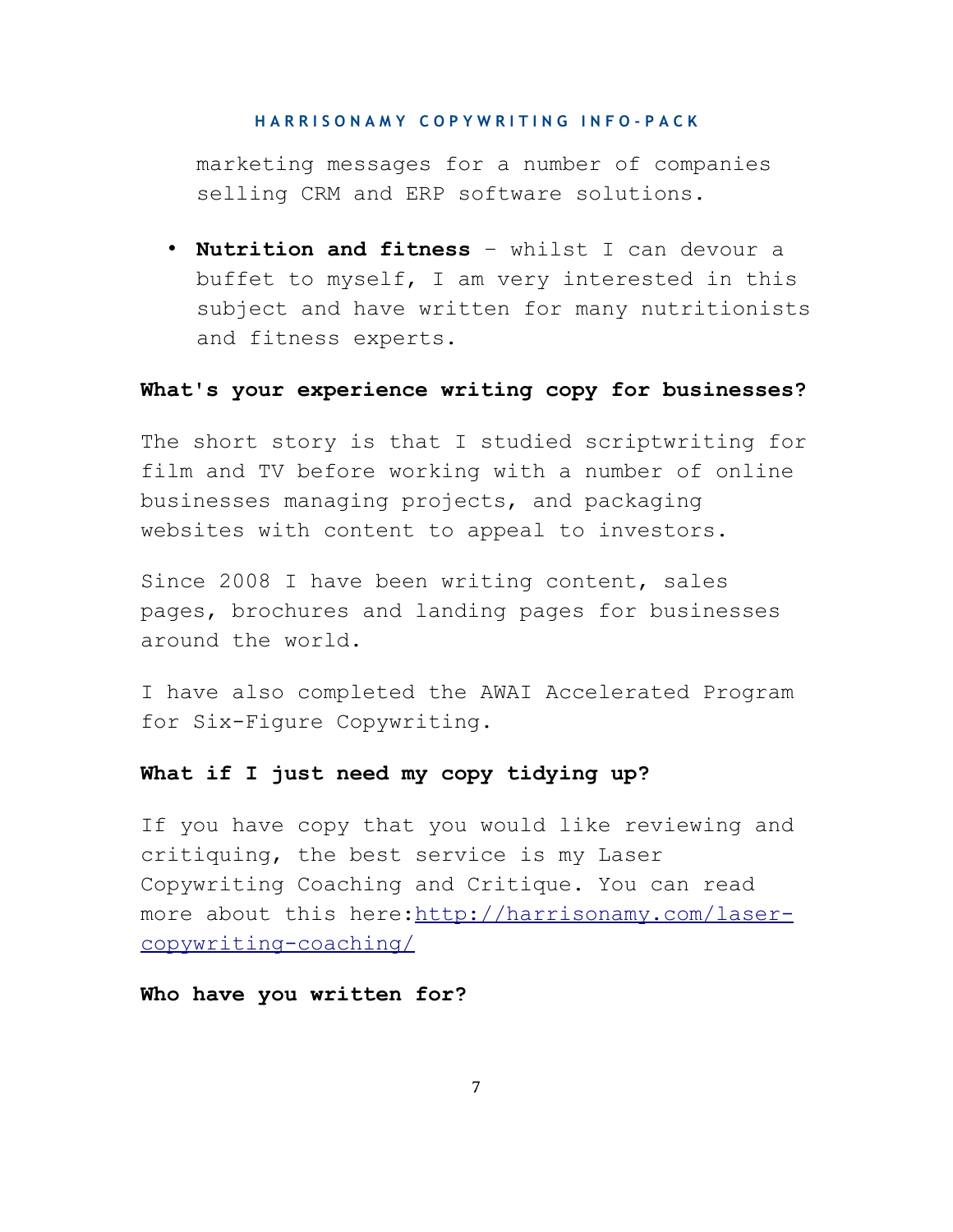Below you can see a list of previous clients:.

#### **Executive coaches, consultants and authors**

- Small business Consultant
- Christine Livingston – Executive coach
- Marianne Cantwell Best-selling author and coach
- Gayle Lantz Leadership executive coach
- Karyn Greenstreet Domenica Papalia Business coach
	- Carrie Wilkerson Marketing and business coach
	- Carolyn Herfurth Sales training coach and consultant
	- Lara Galloway Business coach for mom entrepreneurs

#### **Medium – Large organisations**

- Best Insurance Insurance company
- DHPro.ca Dental insurance company
- Cosmetic Medical Group – Cosmetic surgery
- IQPC International

conference provider

- The Co-Operative / InControl Evolution – Supermarket ERP provider
- Kyle Durand Founder Ourdeal
- Simply Marvellous –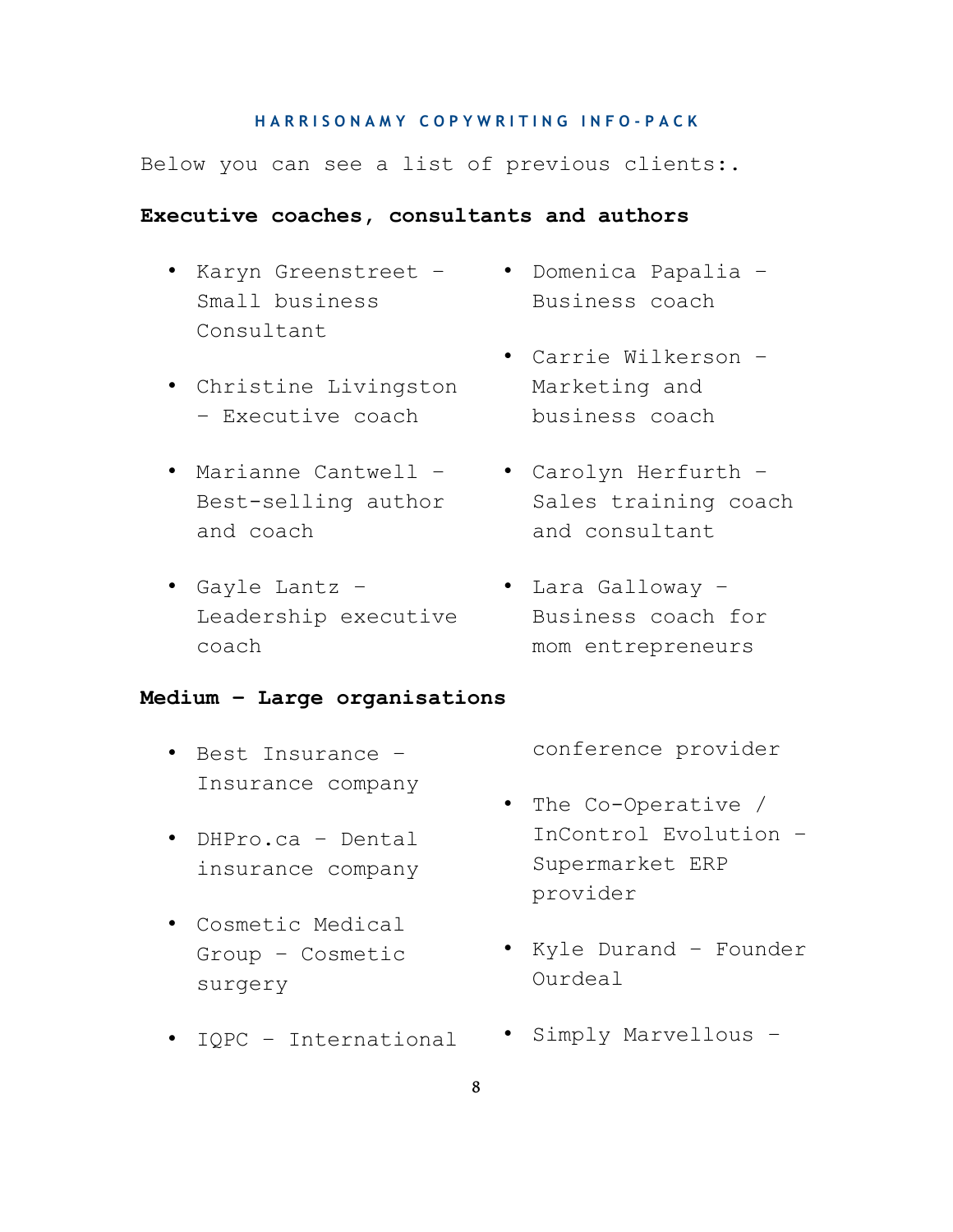Award-winning design company

- Writing Solutions Business intelligence reports
- The British Council British organisation specialising in international educational and cultural opportunities
- Fiona Strachan –

#### **Health and lifestyle coaches**

- Karyn Knowler Raw food coach
- Tim Brownson Life coach
- Gertrude Lawler Kinesiologist
- Henri Junttila CEO wakeupcloud.com

Director of Adopt resources

- MRS Lettings Lettings agency
	- Lifesure Insurance Insurance provider
	- FullQuota Content Marketing firm for technology companies
	- FlyCreative Video production company
	- Grace Marshall Productivity coach
	- Joel Thielke Motivational Hypnotherapist
	- Jen Brown Fitness Coach
	- Karina Clappison Nutritionist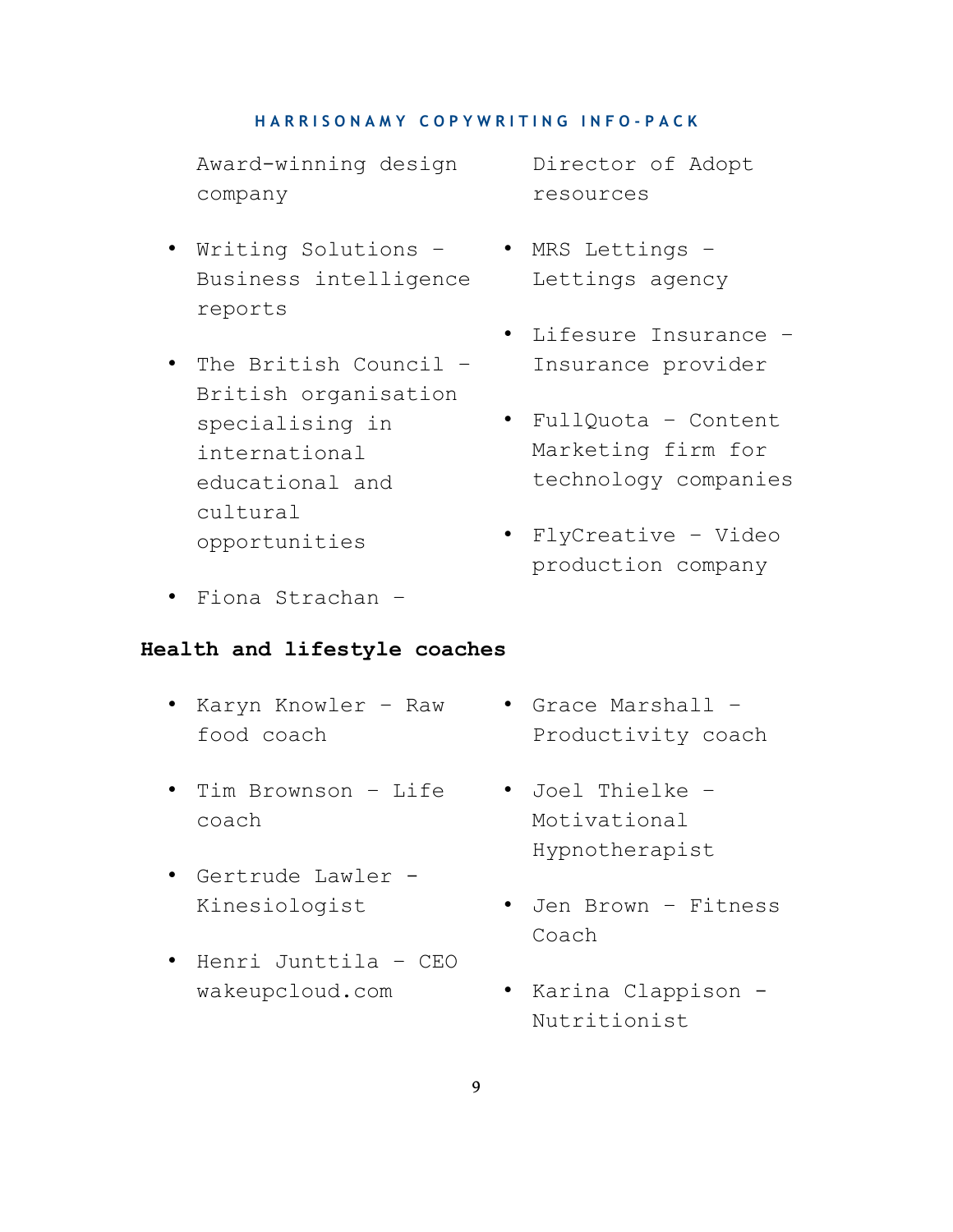#### **How do I hire you?**

Getting me to work with you is pretty easy. Just drop me an email at: [amy@harrisonamy.com](mailto:amy@harrisonamy.com) with a few details of your project and we'll set up a time to talk.

Don't forget to read the rest of this brochure to find out:

- **What people have said about me (page 11)**
- **How it works (page 19)**
- **Copywriting fee schedule (page 21)**
- **Content samples (page 23)**
- I look forward to hearing from you!

Any Harrison

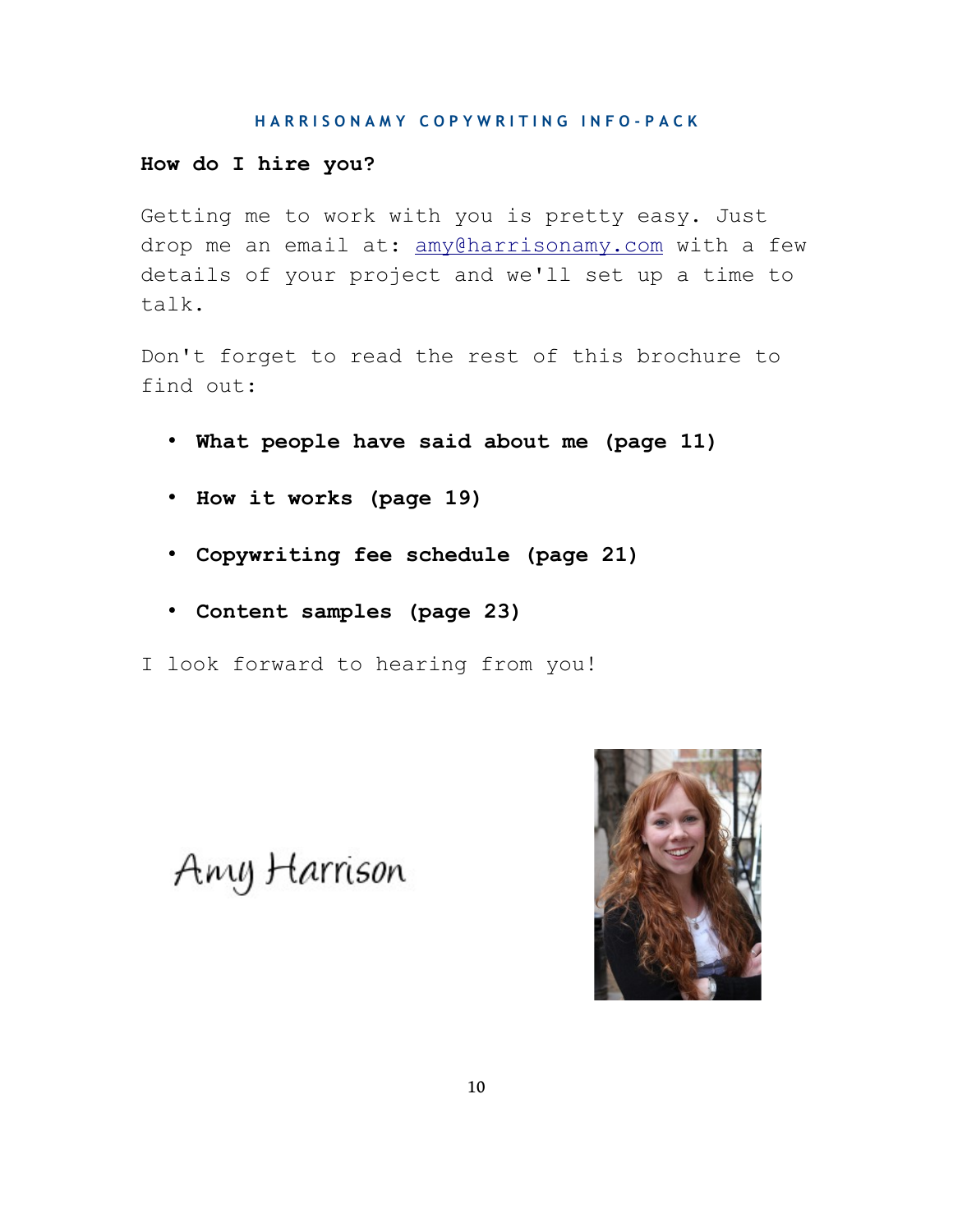# **Testimonials**

#### **"Amazed by what she'd written"**

"When I received the copy from her I was amazed by what she had written. Although all of the facts were correct it sounded so professional that I had to remind myself that it was my company I was reading about and not some long established agency. Very few tweaks were needed – she'd got it pretty much right first time. I couldn't wait to get it on the website!"

### **Martin Rowsell, CEO Simply Marvellous, awardwinning design agency**

#### **"Copy that now converts at least 10-20% better"**

"Amy rewrote two of my sales pages. She turned my writing into sharp, crystal clear copy that now converts at least 10-20% better. And the best part is that she only rewrote the beginning of my sales pages. Who knows how much better they would convert if she worked with me on all of my marketing materials?"

### **Henri Junttila – Wake Up Cloud, successful poker player turned full-time blogger**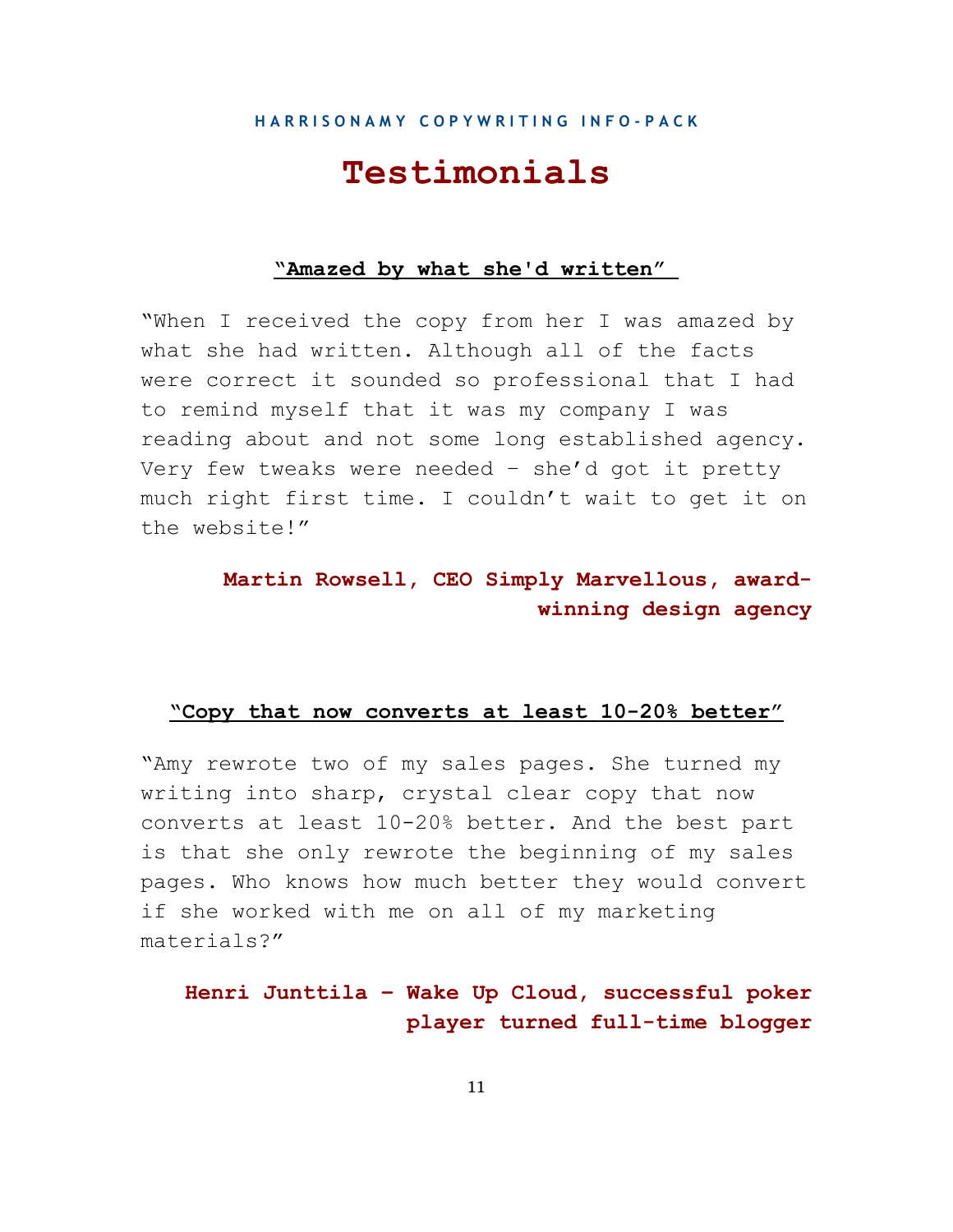#### **"Exceeds your expectations"**

"My Site Setup Kit co-creator Wendy Cholbi and I had a sales page we felt was underperforming. We had written it ourselves. Our basic information was decent, and we thought there were aspects of it worth saving. But we weren't sure what should stay and what should go. We knew we needed to call in an expert. We spoke to Amy Harrison about re-writing the page. She listened, asked great questions, and made solid suggestions before she even took on the project. Once she got started, her first draft, revisions and final copy came in when promised. We loved what she'd done with the tone and pacing of the copy of the page. But would it convert? We were able to give it a good test during our next sale, which happened shortly after the new page went live. It brought in dozens of new customers! We were very pleased with Amy's whole process. She's a delight to work with: she asks great questions, listens closely, and responds with copy that exceeds your expectations. I highly recommend her."

#### **Pamela Wilson, Site Setup Kit**

12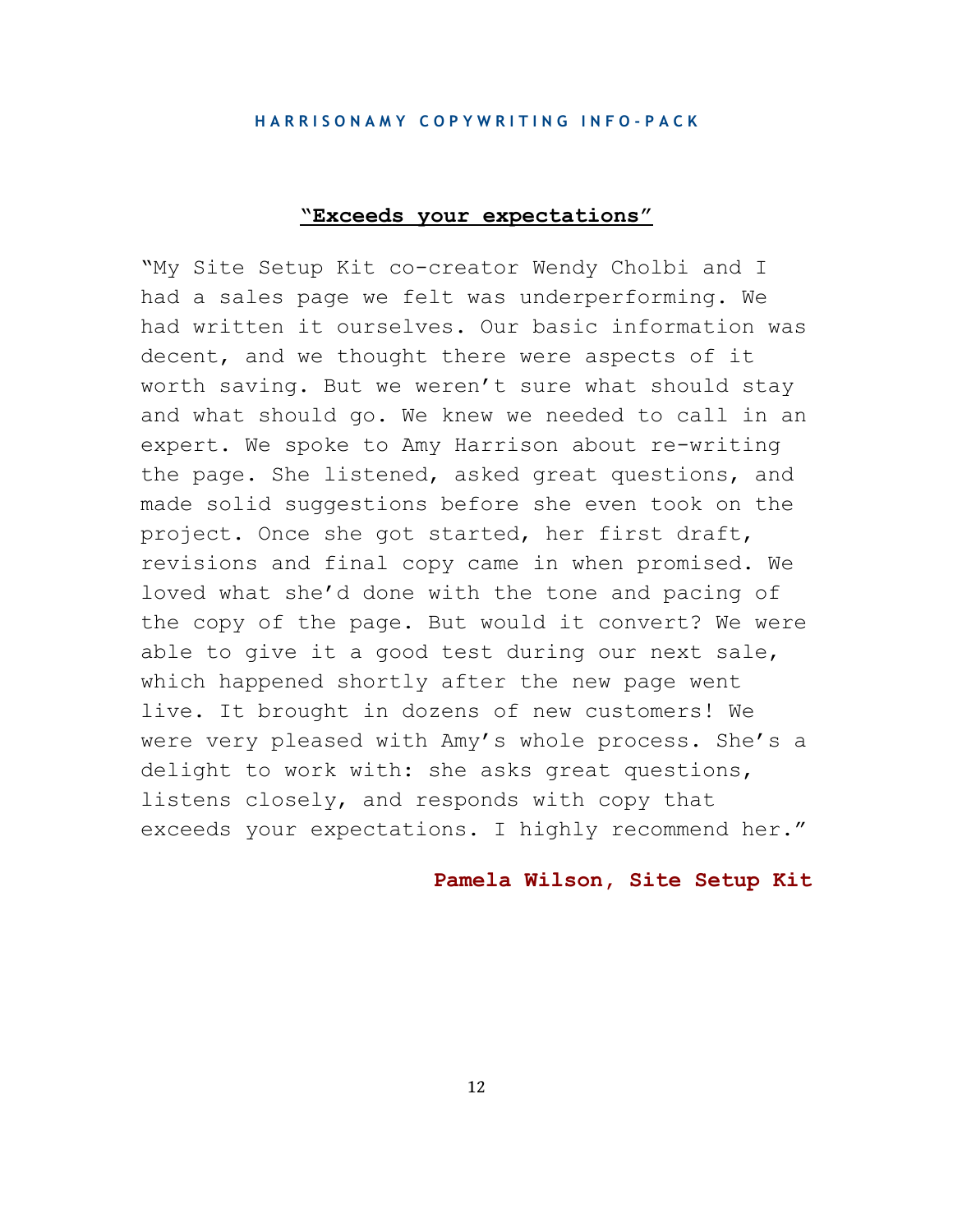#### **"Expertise shone through"**

"I first heard Amy speak about copywriting a few months ago, and immediately was hooked on her spirit and vast knowledge and passion for the subject. I hired her there and then to do the sales copy for my upcoming project. At first I was nervous about handing this project over as I was afraid someone else would not 'get' what I wanted to get across..however Amy put my mind to ease and quickly her expertise shone through as she asked all the right questions. It was brilliant having Amy do all the work so I didn't have to worry about it. If you are stuck or waiting to get a product out there because you don't have the time to do it, then I encourage you to hire Amy to get you started, otherwise, as you know it will remain undone."

#### **Gertrude Lawler, Founder, Kinesicare**

#### **"Managed to make this sound exactly like me"**

"As someone who makes a living copywriting – for myself and others – I am used to doing this work by myself. Except, well, have you ever had that thing where a project is really important to you, but you're too close to it to know what's best to write? That's exactly what happened when it came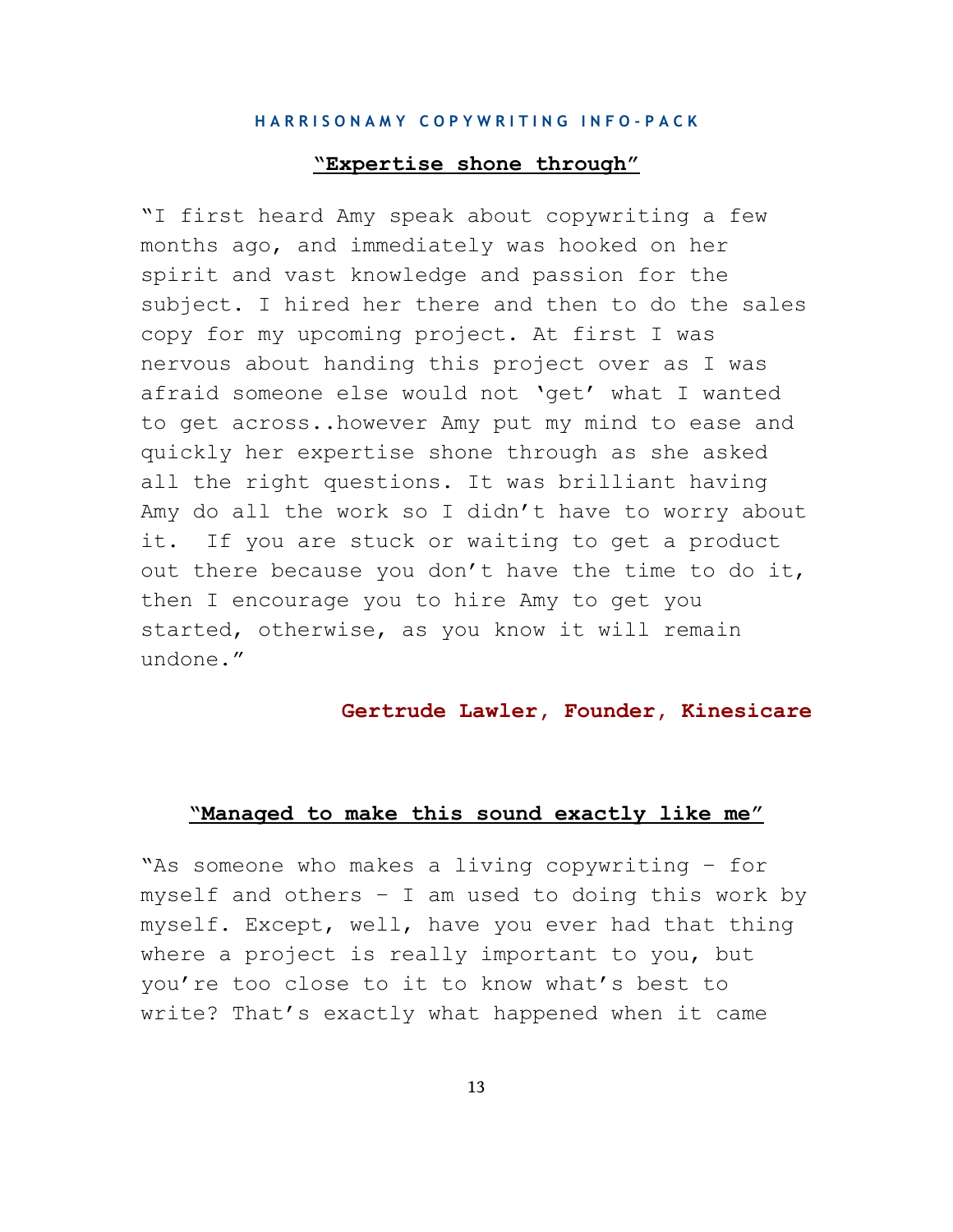time to write my back of book jacket blurb, I found myself unusually tied in knots, and realized outside help was needed. That's when I asked Amy to help out. I was a little unsure at first – how could someone else understand my work and also write in my style? And how for such an important project? But the moment she send the first draft back it was like a weight was lifted. Amy had cleaned up the parts I'd been agonising over for days, and what's more it was in my voice: she managed to make this sound exactly like me (within a tight word limit too!) which is incredible. Working together with Amy produced a back of book jacket blurb I am very happy with (and my publisher was too!) and is selling well on the shelves in bookstores today. I recommend her highly!"

### **Marianne Cantwell Best-selling author of "How to Be a Free Range Human"**

#### **"She really gets my voice"**

"I've been using Amy for some of my copy… she really gets my voice, she really seems to understand my audience, her turnaround is fabulous, her customer service is great… I'm super happy with her. Go work with harrisonamy.com!"

#### **Carrie Wilkerson, 7-figure Internet entrepreneur**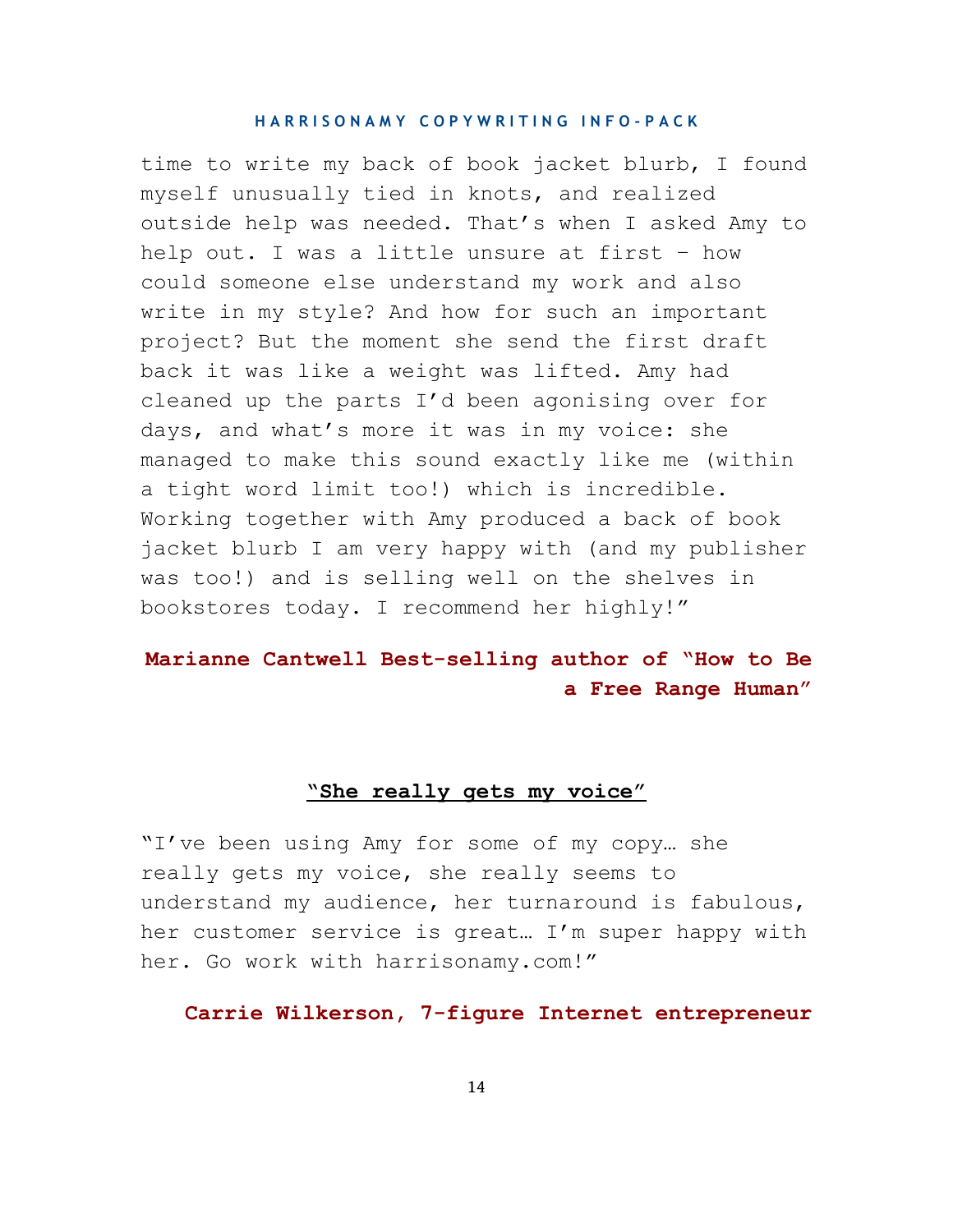#### **"Tantalizing"**

"I coach mompreneurs day in and day out about clearly defining who they serve and what sort of pain they can solve for their clients. You articulated that so clearly and then presented a very tantalizing bite-sized solution for me to chew on. Love it! I don't see this often enough, so it certainly speaks to your competence and business savvy. I can't tell you how excited I am, both to finally get this ebook done, and to hire YOU to do it without me having to tell you what to do to make it great! I've already begun singing your praises, I have a hard time containing my excitement when I find a professional who makes my business better and my life easier! You've done a great job. I like the way you think. I love it!"

#### **Lara Galloway Founder, MomBizCoach**

#### **"Excellent piece of work"**

"Amy has a just written a User Guide to Blogging for my company the British Council, the UK's international organisation for cultural relations and education. It is an excellent piece of work, packed full of good advice and in a very approachable style. Amy has been a pleasure to work with and I'm looking forward to working with her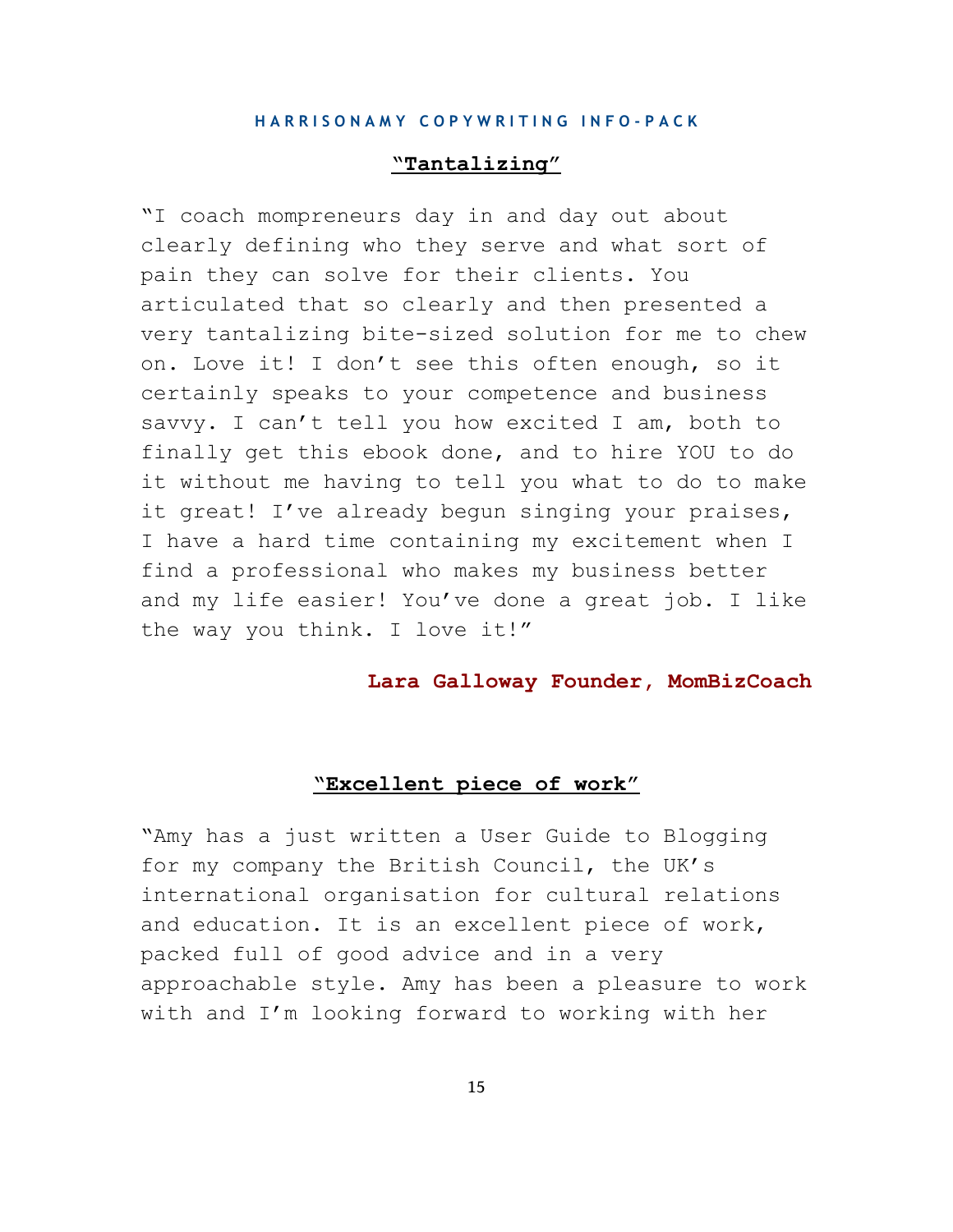again soon on future projects. I can thoroughly recommend her."

**David Blundel, Social Media Manager, The British Council** 

#### **"A critical ally to any business"**

"Renegade Hive sought a fresh look at their communication with their customers and target market. Amy embraced this opportunity with relish and with great professionalism has captured the 'voice' of Renegade Hive. Amy is a critical ally to any business and charming to work with. We will be recommending Amy to our clients with great excitement as a critical means of bringing their branding tone of voice to life."

**Mark Everett, Founder, Renegade Hive**

#### **"Exactly how we do things"**

"I really did enjoy working with Amy due to her "can-do" attitude. Amy wasn't phased by the magnitude of the task at hand, not matter how big the initial undertaking seemed, she broke it down into smaller components and just got on with it. Amy rolled up her sleeves and got her hands dirty,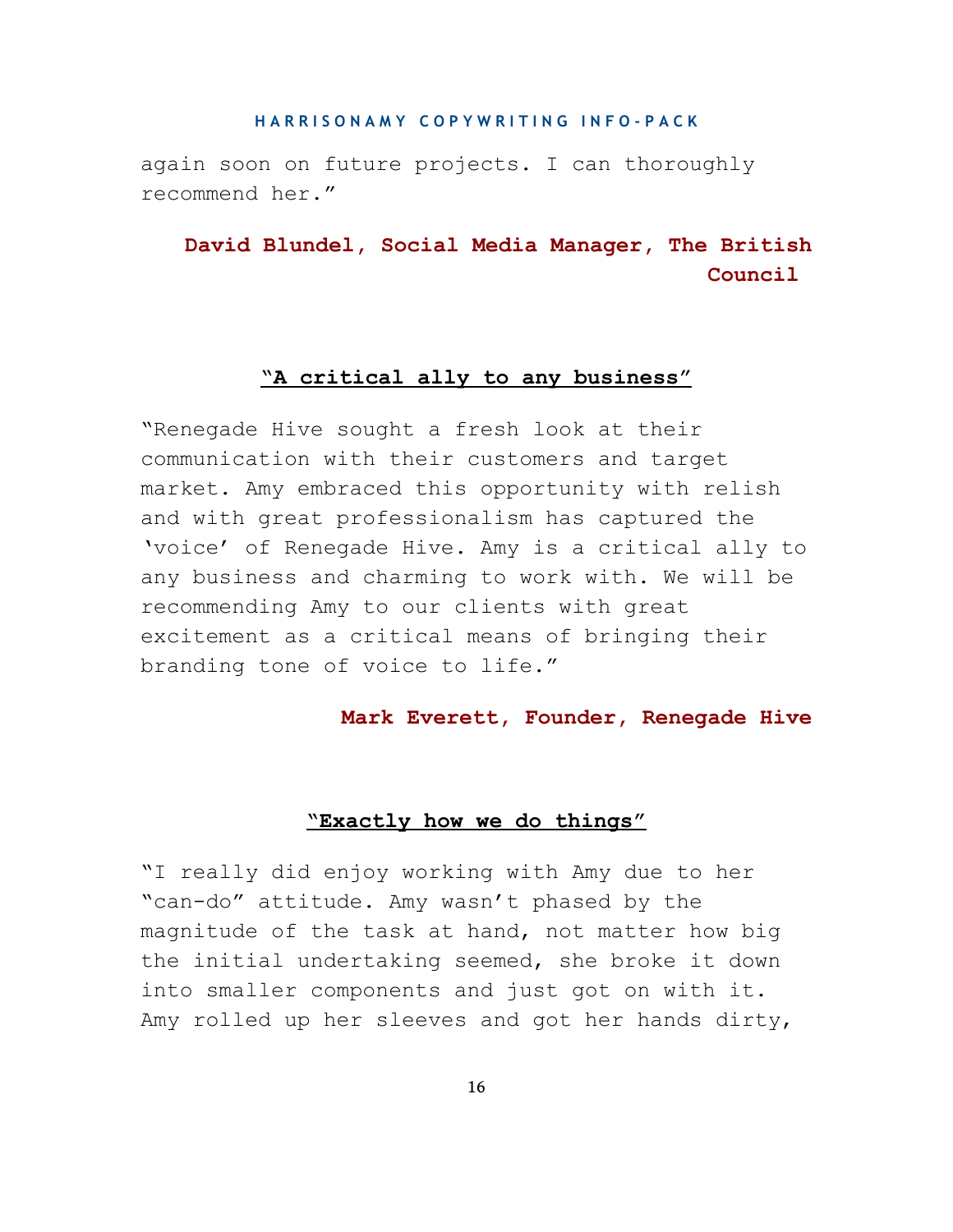from the word go she got stuck into exactly how we do things and put herself in the shoes of our staff and as a result came up with a tailored training programme that suits our specific needs. I would recommend working with Amy to anyone who is looking for tailored training on copywriting."

### **Johanna Dzartah, Global Marketing Trainer for international conference company IQPC**

#### **"Organized them all into easy-to-digest exercises"**

"I'd been running my Biztruth Bootcamp sales teleclass for several months and although my clients were getting terrific results, I realized I was missing out on giving my students more opportunities to apply what I was teaching them. Amy took my zillion thoughts, plucked out what fit together and organized them all into easy-to-digest exercises that make sense to my clients. Thanks so much!"

#### **Carolyn Herfurth, Founder, The Biz Truth**

#### **"Intuitive and professional"**

"MRS Lettings would like to recommend Amy Harrison, of Harrisonamy Copywriting, to anyone, business or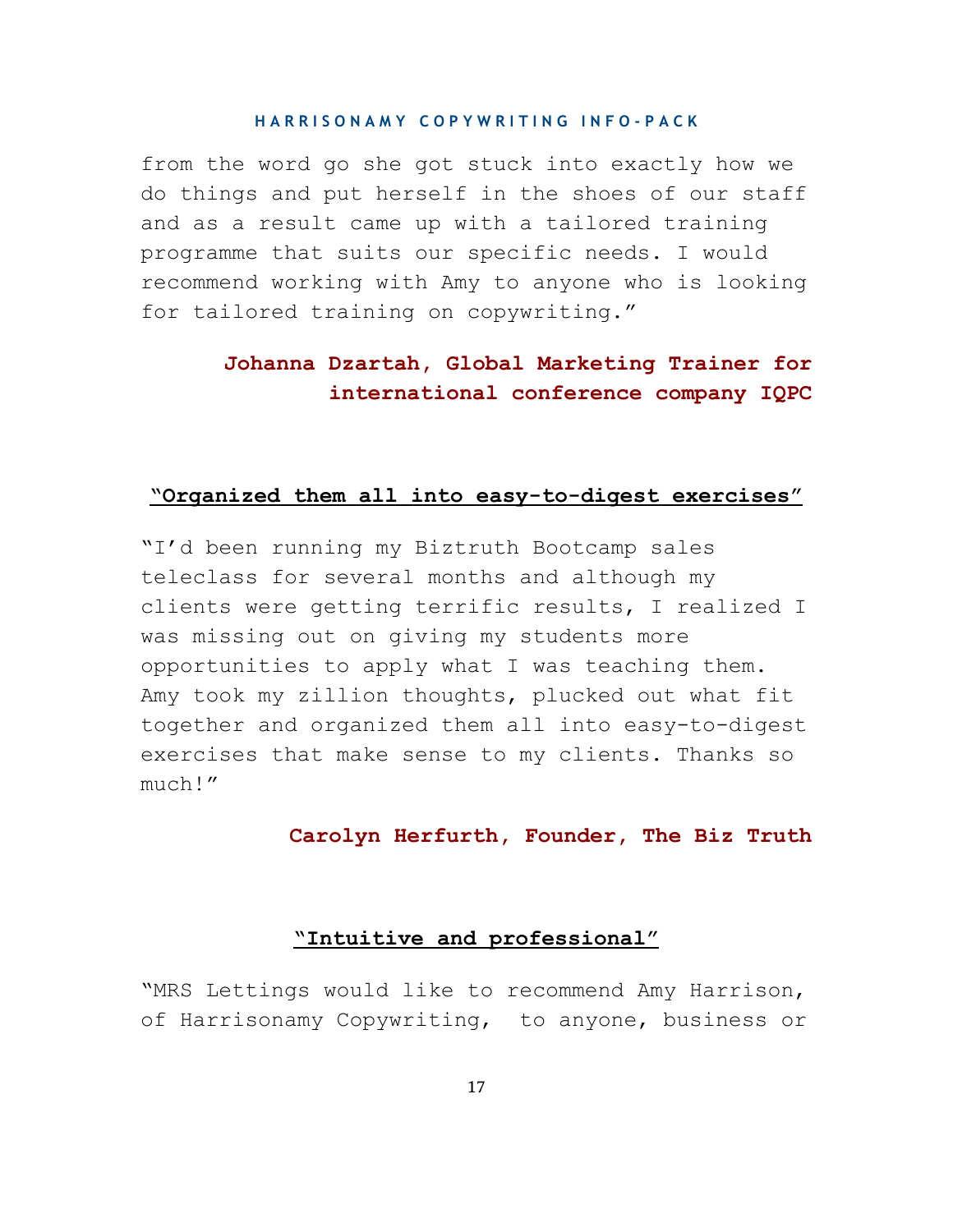otherwise, that needs to hire a copywriter, whether it be for a press release or write up for a blog or website as we found Amy to be very helpful, intuitive and professional. The press release she wrote for us was excellent, well researched and more than we hoped for.

If you think you would benefit from a professionally written piece about your business or any project you are working on, then contact Amy, you will not be disappointed and her fees are more than reasonable."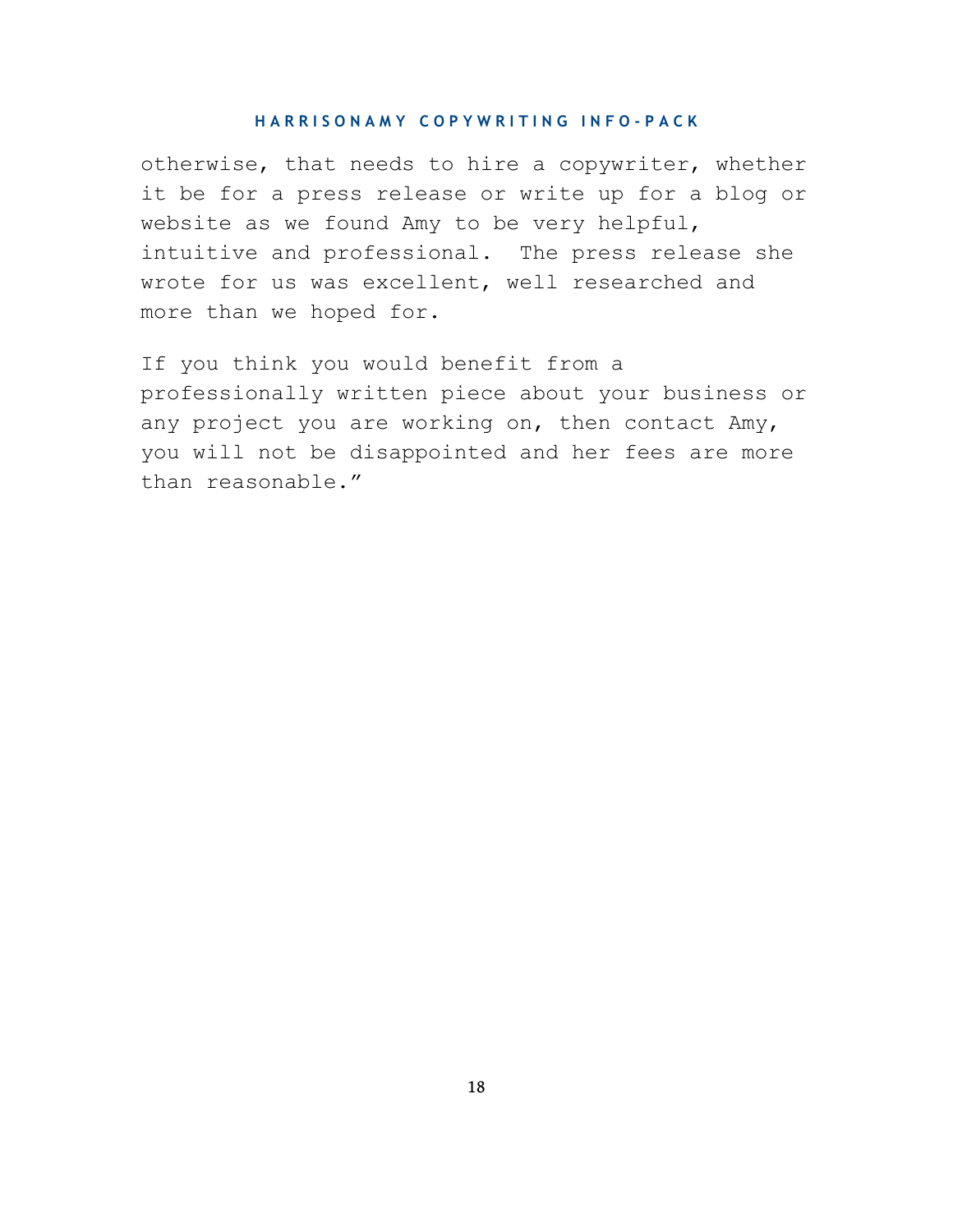### **How does it work?**

While every copywriting project is unique, here is a general outline of the process:

#### **Initial enquiry**

After you submit an enquiry through the site or by email, we'll arrange a time to talk about your project. This also gives you a chance to ask me any questions about working together.

#### **Quotation and deposit**

Your quotation is a final, flat-rate fee based on a number of deliverables. You'll receive an outlined proposal of the work, and the fee figure as well as a copywriting agreement to review and sign. When you're happy with those details a 50% deposit is required and the project will be booked into the schedule with a start and delivery date outlined.

#### **Start date and deadline**

Copy will be delivered by the deadline providing you are available within reasonable time for feedback and to answer questions needed to write the copy.

#### **Research process**

Before any copy is written I will arrange with you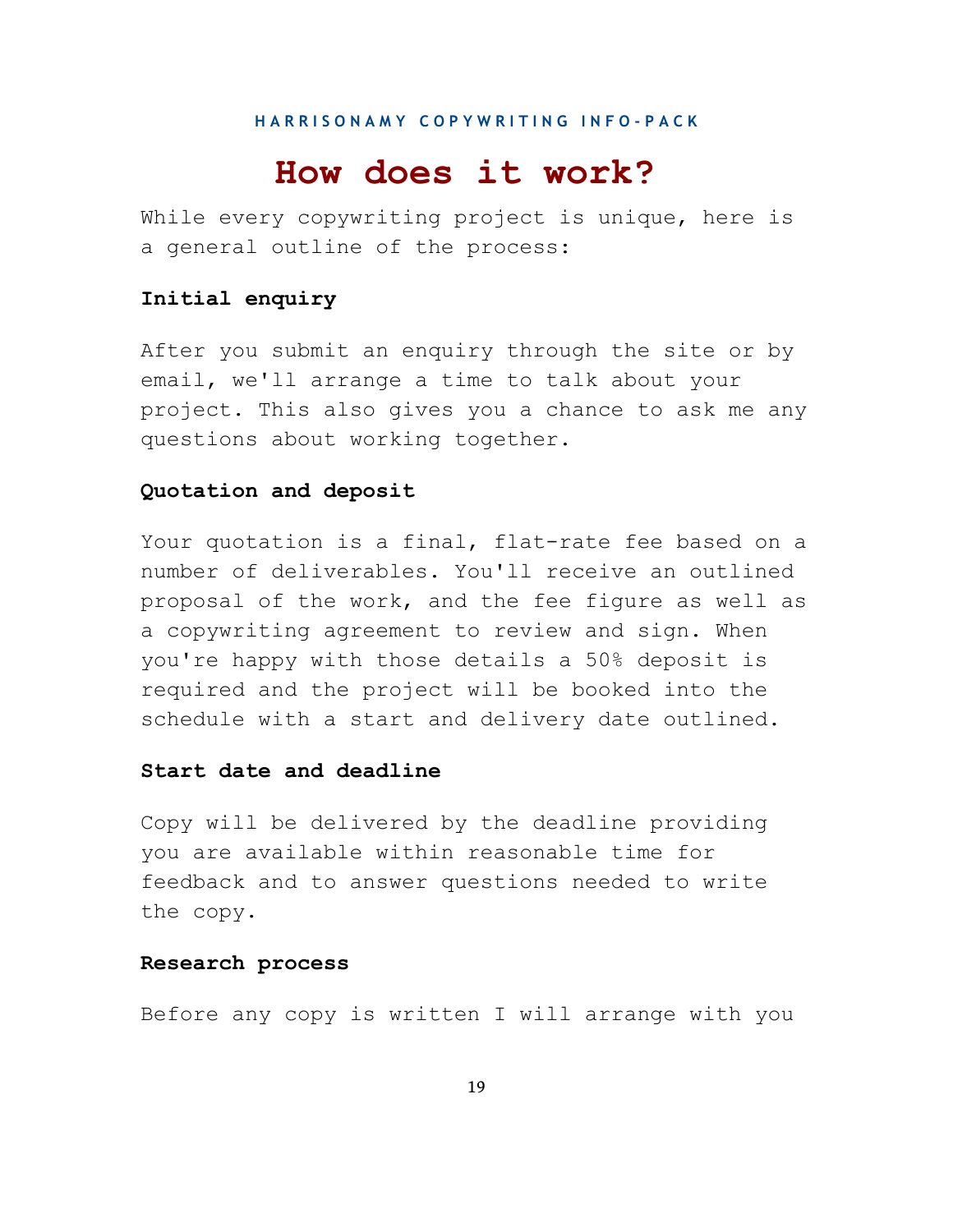any interviews / materials I will need to create the best copy. This is included in the fee.

#### **First draft delivery and review**

Once the first draft is ready, it is submitted for review. We will then meet virtually to discuss and confirm any revisions needed.

#### **Revisions**

One set of revisions is included at no extra charge unless they are based on a change in the assignment made after the copy is submitted. All revisions must be assigned within 14 days of your receipt of the first draft of copy. Minor revisions are usually delivered within 2-3 business days.

#### **Final payment**

The remaining payment is due within 5 days of the final copy being received. Copy cannot be used or published until payment has been received.

#### **Results**

There are many factors in your marketing - product, market price, list, demand, consumer preferences, major events, that I cannot control. Therefore, while I do guarantee your satisfaction with the copy before you test it, I am unable to promise or guarantee specific results.

20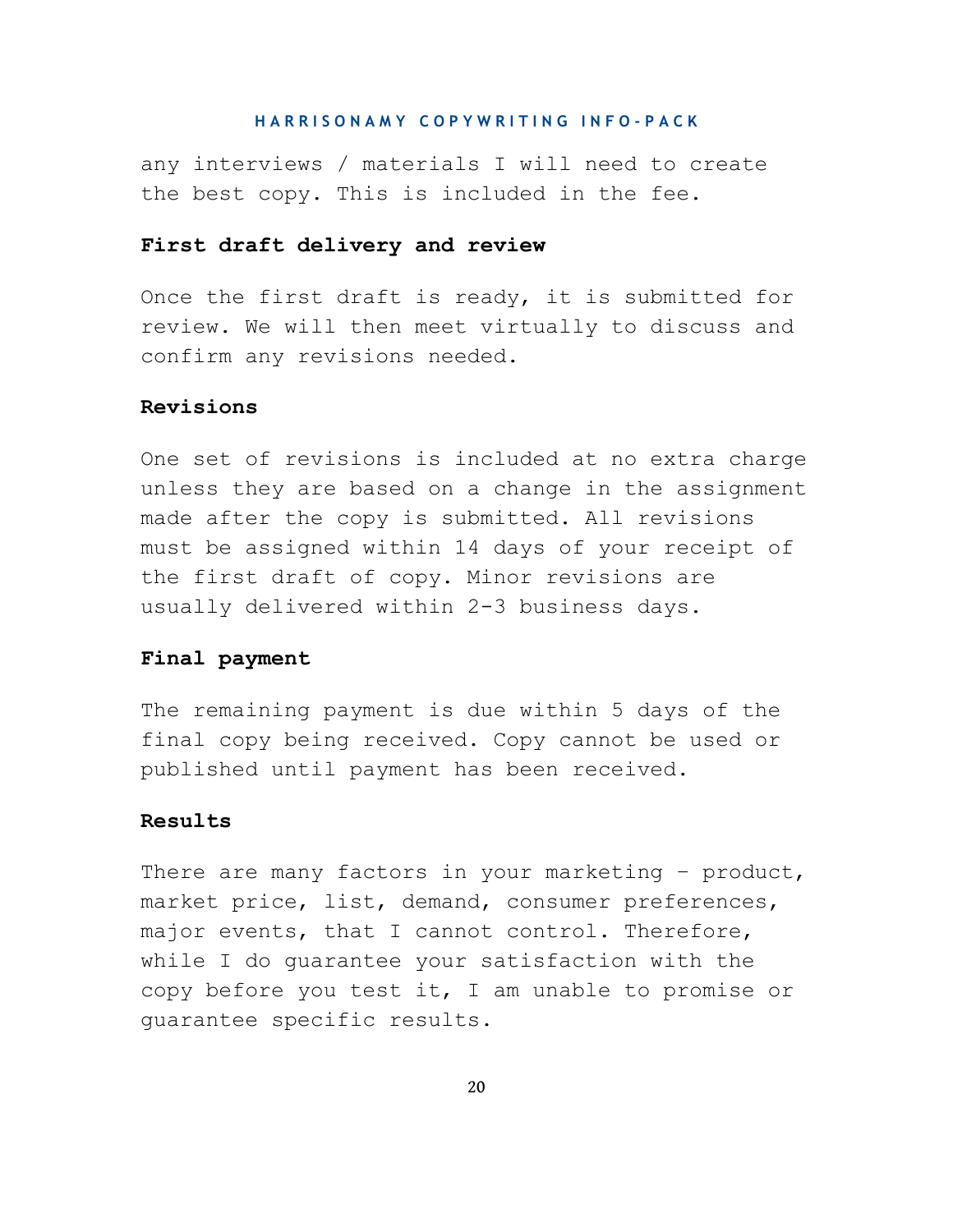# **Copywriting fees**

| Service                                                                     | Fee                       |
|-----------------------------------------------------------------------------|---------------------------|
| Online sales page                                                           | $$1,500-$ \$3,500         |
| Lead generation landing page                                                | $$750 - $1,200$           |
| Teleseminar landing page                                                    | $$750 - $1,200$           |
| Downloadable eBook sales<br>brochure                                        | $$2,750+$                 |
| Promotional eBook                                                           | $$2,750+$                 |
| Website home page                                                           | $$950 - $1,500$           |
| Website $-$ other pages                                                     | $$600 - $850/ page$       |
| Website package (home-page + $5 -   $3,500 - $5,000 +$<br>10 <sub>pgs</sub> |                           |
| Email, short copy                                                           | $$750 - $1,200$           |
| Email, long copy                                                            | $$1,200 - $1,800$         |
| Magazine full page advert                                                   | $$1,500 - $3,500$         |
| White paper                                                                 | $$2,750+$                 |
| Microsite                                                                   | $$2,500 - $5,000+$        |
| Email autoresponder                                                         | $$5,00 - $700 /$<br>emai1 |
| Interactive workbooks                                                       | $$2,750+$                 |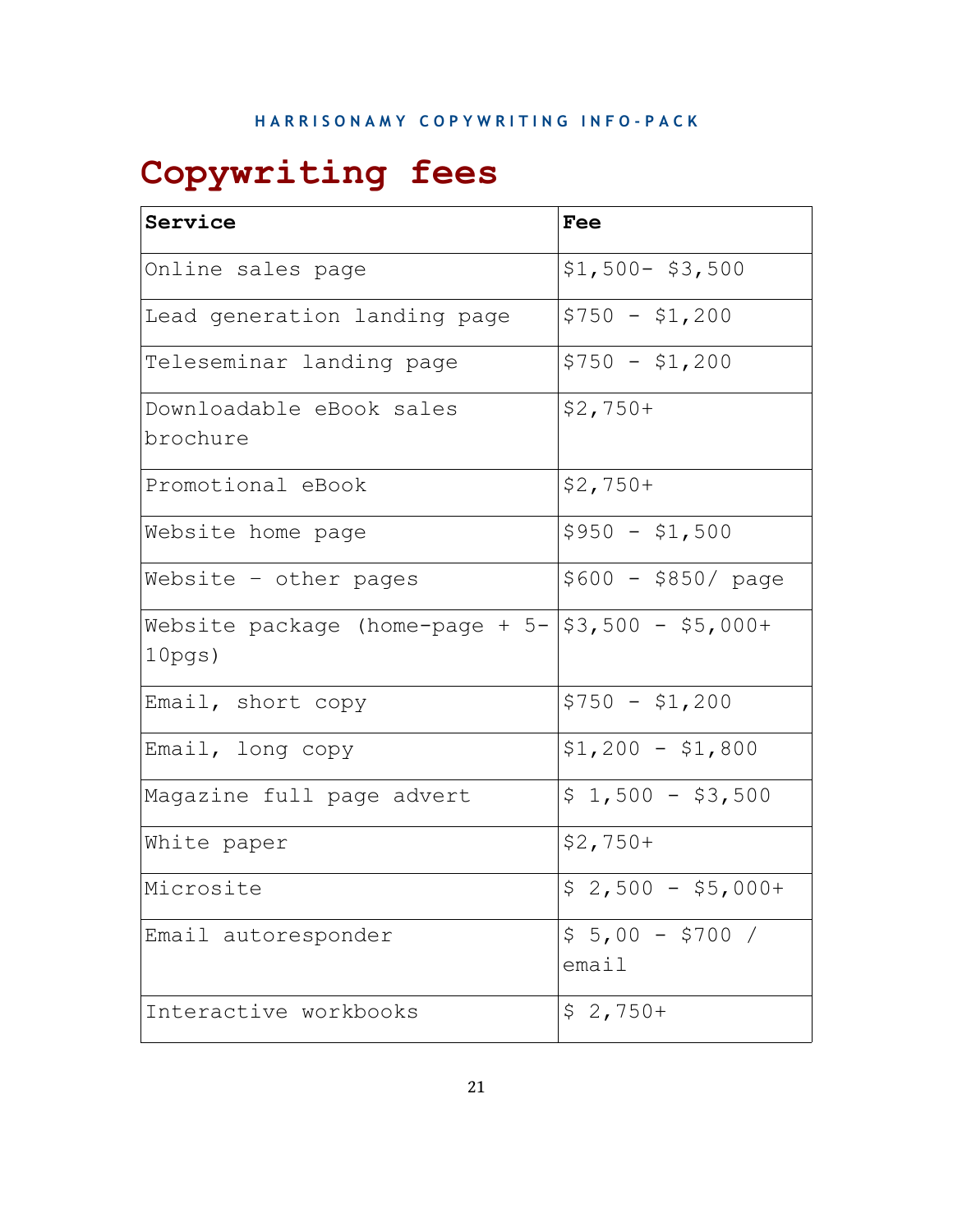### **Fee schedule breakdown**

**Online sales page - \$1,500 - \$3,500** Sales page up between  $1,500 - 4,000$  words **Lead generation landing page - \$750 - \$1,200** Purpose is to drive visitors to this page to register or sign up and convert to a lead. **Teleseminar landing page - \$750 - \$1,200** Long copy landing page to encourage registrations **Downloadable eBook sales brochure (10-20 pgs) - \$2,750+** eBook brochure selling the benefits of your product between **Promotional eBook - \$2,750** eBook promoting an idea / theory to attract prospects **Email short copy - \$750 - \$1,200**

Short email designed to send readers direct to a landing page to order a product or register as a lead.

#### **Email long copy - \$1,200 - \$1,800**

Similar to the email short copy, but with more copy.

**Magazine full page advert - \$1,500 - \$3,500**

**White paper - \$2,750+**

Informational industry publication to establish your business as an authority and attract prospects.

**Microsite - \$2,500 - \$5,000+**

Long copy website dedicated to selling a product directly. Similar to an online brochure, or a 6-8 page sales letter.

#### **Email autoresponder - \$500 - \$700 / email**

Automated email series designed to nurture leads and convert into sales or enquiries.

#### **Interactive workbooks - \$2,750**

eBooks to accompany an online course or workshop. Designed to include theory as well as practical exercises to help attendees get more from their learning experience with you.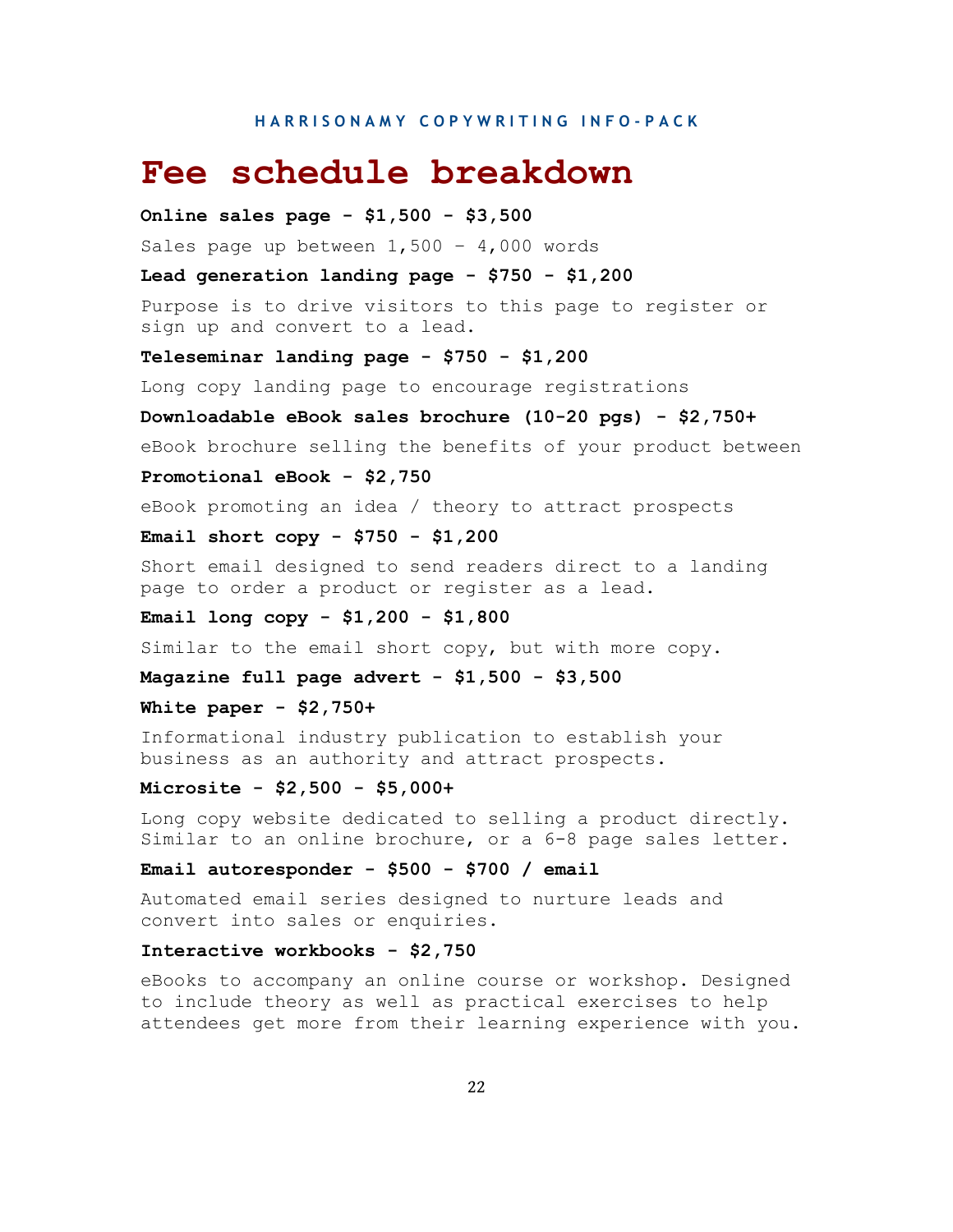# **Samples (contact me for more)**

On the following pages you will see samples of copy that I have written.

They deliberately vary in style based on the branding style of the business, as well as the target market we wanted to reach.

There isn't space in this information pack to include the full copy, but if you would like to read the complete pieces just email: [amy@harrisonamy.com](mailto:amy@harrisonamy.com) and I will send you the relevant links.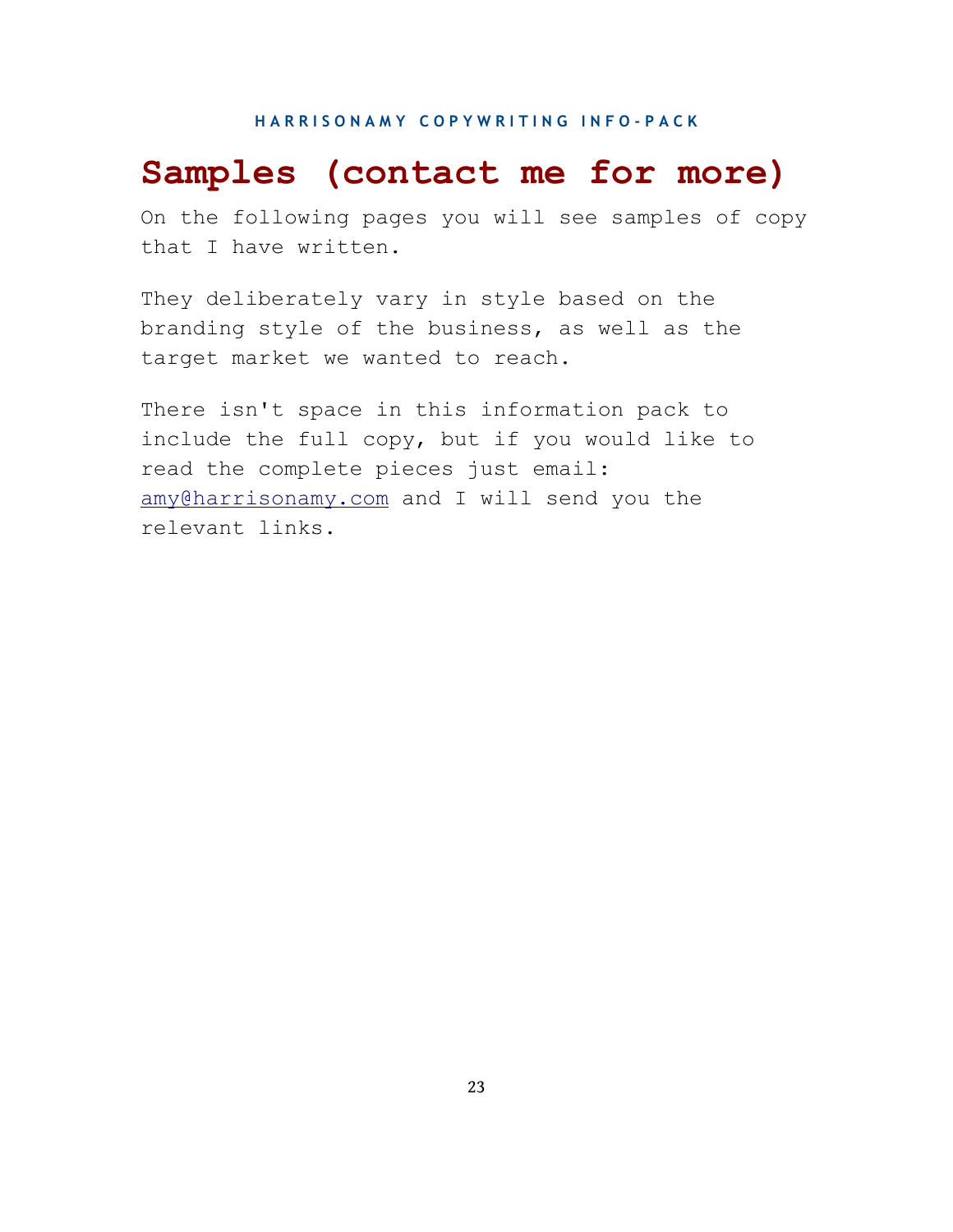

# Build a beautiful website you love ... with ease (No design or tech skills needed, just a 'can-do' attitude)

Site Setup Kit is a comprehensive online course that gives you the know-how, tools and ongoing support to create and maintain a stunning website.

#### How does it work?

Site Setup Kit contains 5 in-depth modules that guide you through the process of setting up a website using WordPress. WordPress is one of the most popular and easy-to-use website platforms for small businesses.

Simple tools, templates and training guides give you everything you need to build a site to reflect your personality and unique business brand

I highly recommend this product to anyone who wants to get their site going and looking fabulous. You don't need to spend an eternity tinkering around with the dozens of WordPress and Prose settings because Site Setup Kit will quide you through it! - Paulina Cioce

#### Does this sound like you?

You're a business owner, freelancer or hobbyist who wants a great-looking site that you have complete control over.

You want a site that's easy to manage without learning a coding language, or going to night-school web design classes.

You want more than a "technical guide." You want comprehensive instructions in plain English, and support when you need it.

If so, Site Setup Kit is perfect for you.

#### An alternative to expensive design and time-intensive trial and error

If you've been frustrated by not having a site, or having one you can't stand, you've probably thought about:

- Paying for a designer and developer
- Spending time trying to figure website design out for yourself

We found small business owners wanted something in the middle:

### A way to build and design a website without hiring a design team, or spending hours trawling the Internet for how-to guides.

At \$297 for the core course, Site Setup Kit is a bargain compared to hiring your own designer and developer, which can run into the thousands of dollars.

And with start-to-finish guides conveniently organized in one place, it's much easier than bookmarking hundreds of Internet sites as you search for information relevant to you.

#### Build from scratch, or give your existing website a style overhaul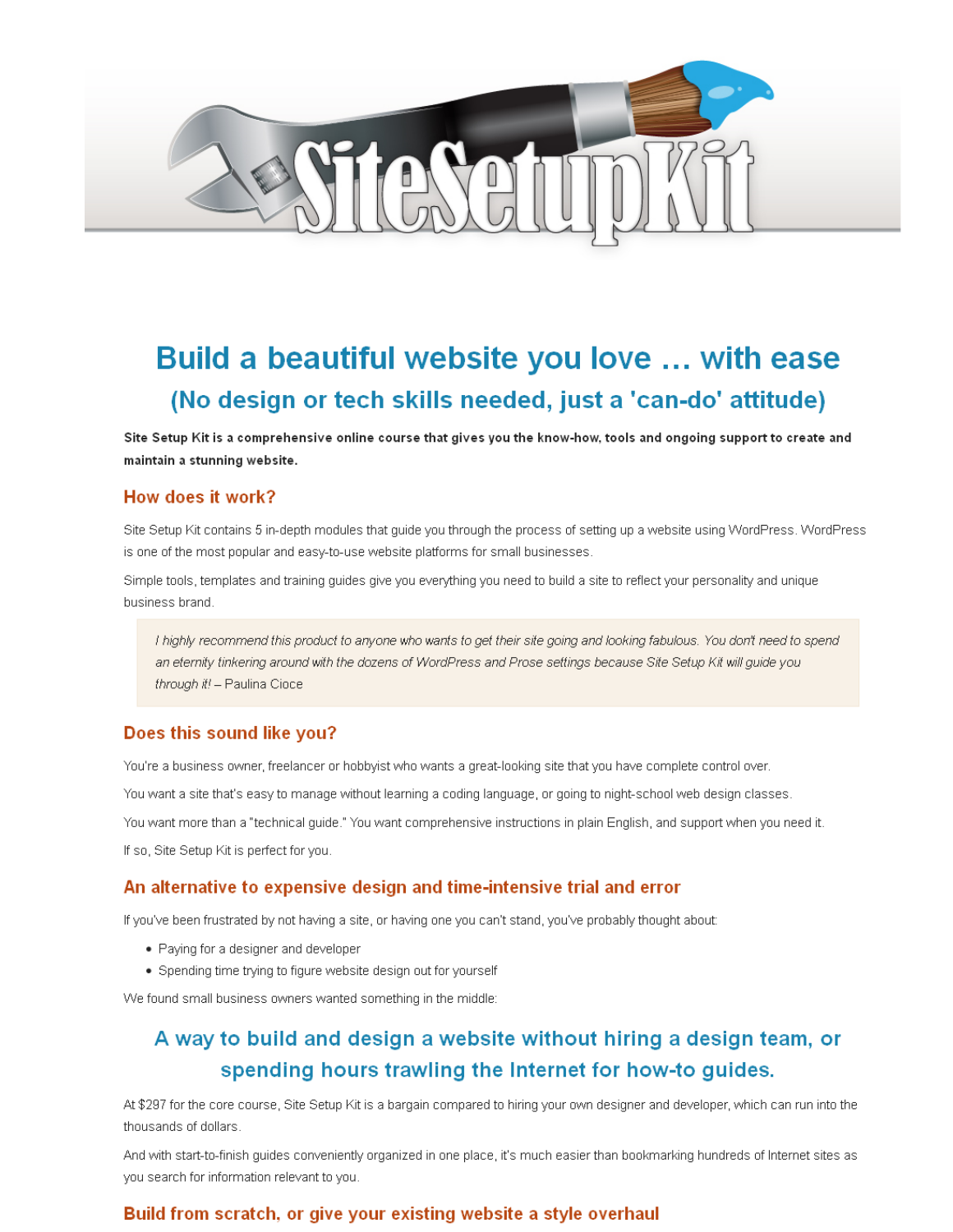#### HARRISONAMY COPYWRITING INFO-PACK



dental hyglenist professionals online

There are many reasons why Canadian dental hygienists are choosing to get professional liability insurance through their DHPro.ca membership

#### The \$70 cost for complete coverage just makes them smile the most



After listening to dental hygienists across Canada, you've taught me that when it comes to your professional membership and liability insurance, you'd love a solution that gave you great member benefits, provided full liability cover for peace of mind, and (especially in today's economy), didn't cost the earth.

#### So we created a new option

This year, we launched DHPro.ca, a membership site that gives you access to professional liability insurance for just \$70 per year with a \$25 annual membership. It's the same high standard of cover you're used to, for a one-off yearly payment of \$95.

#### Designed from scratch, just for you

Using more than 10 years experience of serving dental hygienists we designed an insurance product specifically for you. We hand-picked the Canadian owned and run Trisura Guarantee Insurance Company, who specialise in Canadian made solutions for professional liability policies to help us do this.

#### Comprehensive cover for peace of mind We work harder for your membership

We painstakingly went through the details to give you the cover you need to let you work confidently, including:

. Your own export to guide you through a claims process and help you make good decisions while the insurer pays the legal bills

. Your own Attorney (&/or Expert) to guide you through a lawsuit

· Logal and reasonable costs in case of a claim being launched

- · \$150 per day in lost wages if necessary
- . Full cover whilst working or volunteering at any location in your professional capacity

We also made sure you weren't paying for unnecessary clauses. For example, we requested a \$1 million coverage per occurrence (in aggregate of \$3m) knowing that historically, claims in Canada have not reached \$1Million for our profession. (You can find out the full details of cover you'll receive at www.dhpro.ca)

#### One low cost- no matter where you live or practice

Our fees don't vary depending on where you live or work, we know you don't think that's fair, and we don't either. We also don't charge you any extra for "premium information." Once you've joined, all our current and new services are included in your membership fee.

As a smaller company, we try harder to please our members. We can't sit back and hope that people renew simply because it's what they've always done. We use our industry relationships and more efficient processes to pass on our savings and offer you competitive pricing. Your membership fee is used to provide you with great benefits, not to fund lengthy board processes, or expensive office buildings. We provide you with what you've told us you want, such as:

- · Up-to-data industry naws
- · Convenient webinars with Industry professionals
- · A growing member community to share information and find support
- · Access to all now services for no getra cost

#### Apply in minutes

Simply go to www.dhpro.ca and apply securely online. No need to waste time printing and posting forms.

If, like other dental hygienists you also think it's time for a change, check out www.DHPro.ca today

Dr Susan Zieberth President and CEO DHPro.ca

Lairimai

**CONTRACTOR**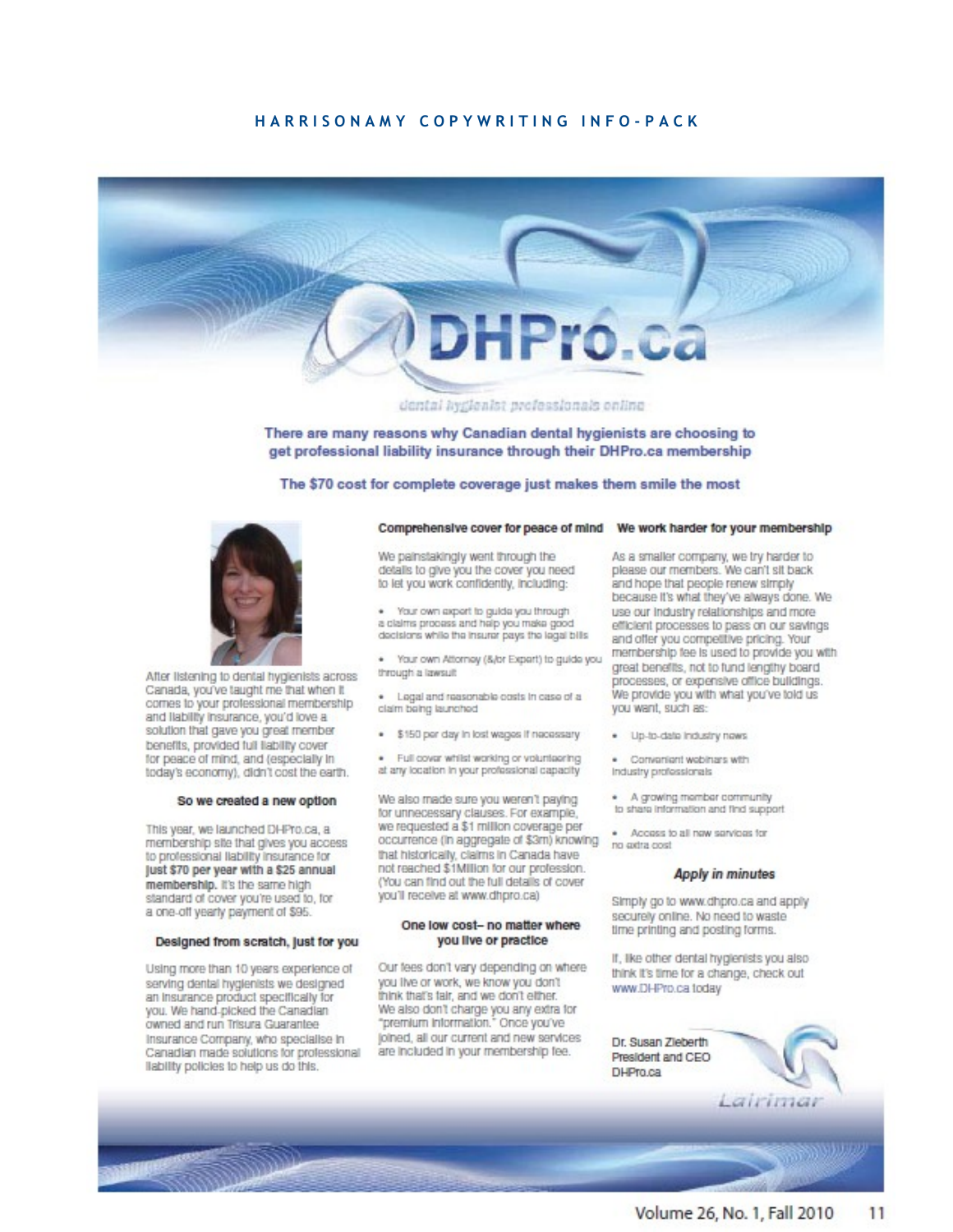#### HARRISONAMY COPYWRITING INFO-PACK



# **HOW TO APPEAL TO YOUR IDEAL AUDIENCE**

Your blog is an ideal platform to establish a relationship between you and your audience. You want people to enjoy reading your blog. interacting with the content and ultimately share your content with other people.



Before you start though, you have to ask these two important questions:

- . Why do I want to write this blog?
- . Who do I want to appeal to?

People often struggle writing a blog for the first time because they simply don't know what they want to write about and who would be interested in the content. Knowing your goals and your audience will make it so much easier to write content that is fun to write, and enjoyed by your readers.

So, when you're thinking about your blog, think about why you want to write it.

Is it to:

- Encourage people to get involved with your business or project?
- To be seen as a credible authority in your area of expertise?
- . Raise awareness around an issue?

It might be that you have a couple of reasons for writing a blog, perhaps to promote your project AND to be seen as an expert and that is okay. The important thing is to be clear what you are trying to do with your blog.

This will influence the kind of blog posts you write, for example, if you want to encourage people to join in with a project, you might want to blog about:

- . Why other people have enjoyed being a part of the venture
- Details about what you're currently working on
- · Success stories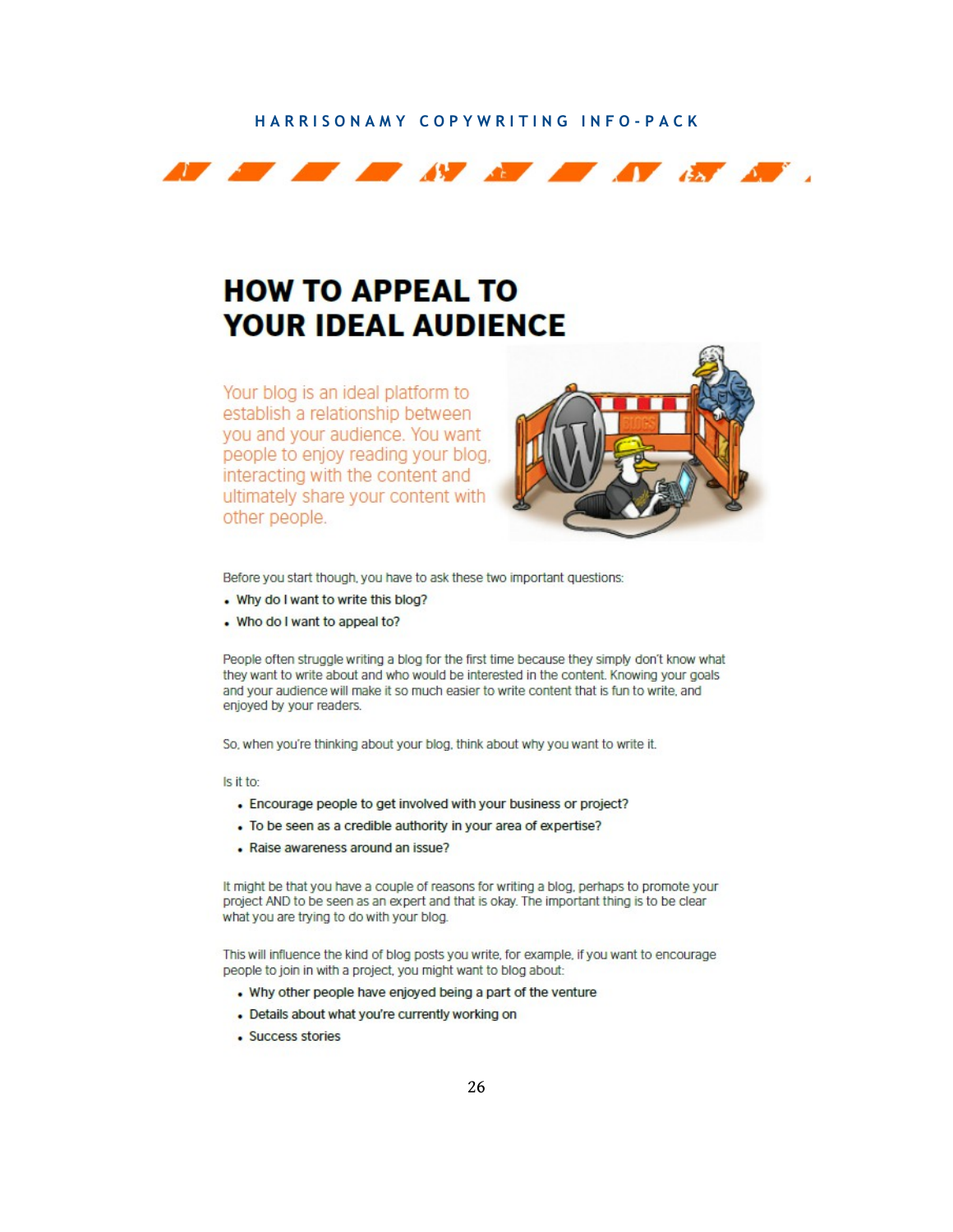The BizTruth presents...



Coaches, consultants, service-based solopreneurs and entrepreneurs:

### **Finally, Discover How To Instantly Bond With Prospects, Attract High Paying Clients (And Raving Fans) And Become The Most Popular Kid In Your Business World... With Complete Authenticity**

Your business cannot survive (let alone thrive) unless you connect to the hearts and minds of customers, partners and key industry figures.

But many talented entrepreneurs struggle to create the instant relationships that produce never-ending streams of exposure, referrals and clients.

And that's a lonely place:

- When you can changes lives, but feel ignored by people you know you can help
- When you get tongue-tied in person and make the WRONG first impression
- When you pour your heart and soul into blog posts and newsletters and feel despondent when you get zero response
- . When you make an offer to your list and the only action people take is to unsubscribe
- . When you can't get the attention of key industry figures while everyone else seems to be in the "popular circle"

No matter how hard you work, how sincere your passion or how desperately people need you, if you don't know how to magnetize people to your personality and business (often within seconds), you will always feel like you're on the outside looking in.

Yet some entrepreneurs consistently inspire their tribe and generally leave a whirlwind of attention wherever they go.

These are the ones who:

- Get booked months in advance and charge higher fees because clients ONLY want to work with them
- Are often surrounded by a cluster of avid people hanging on their every word
- Get called upon repeatedly to be featured as an expert in publications, teleseminars and telesummits or live events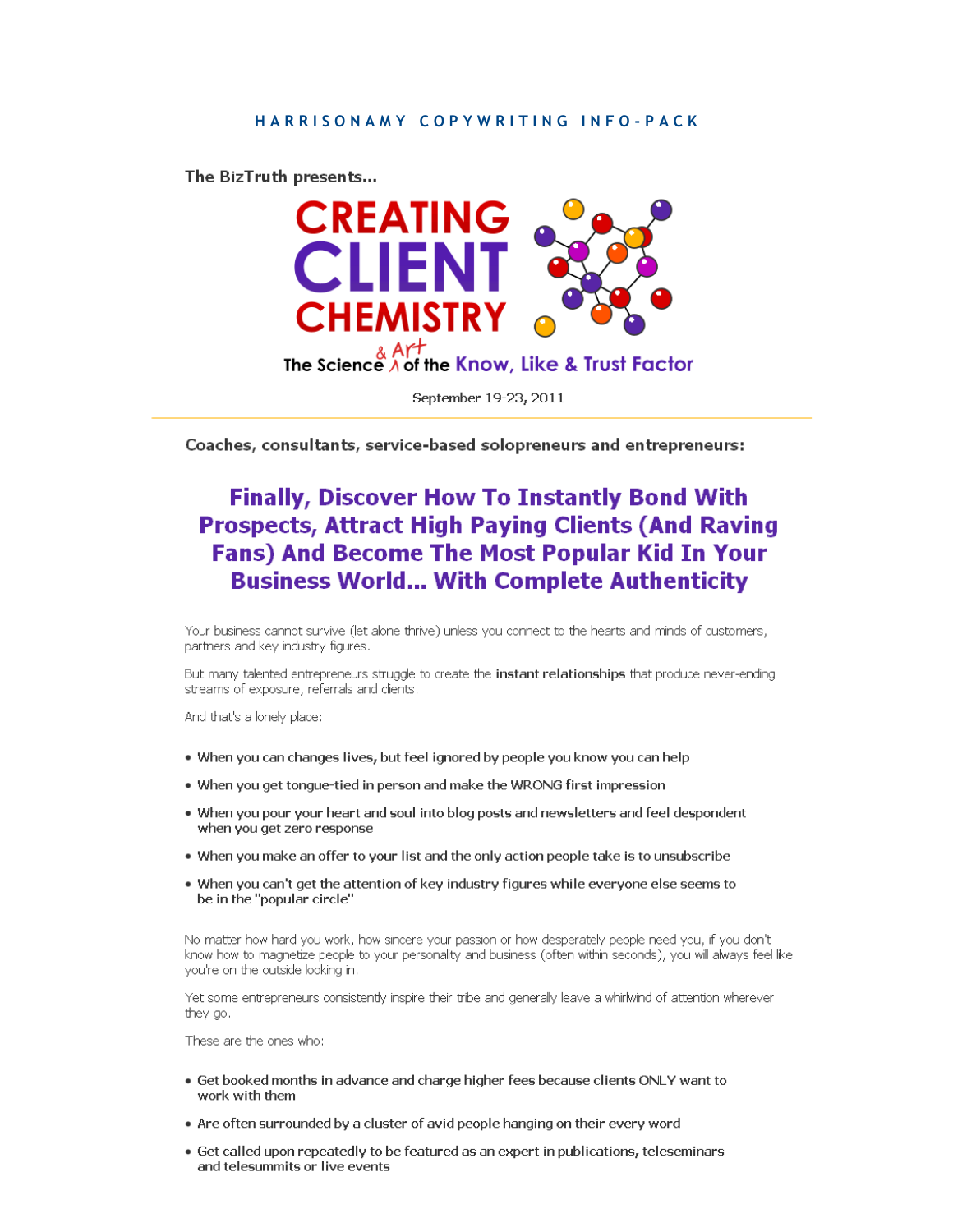#### HARRISONAMY COPYWRITING INFO-PACK

### About

Hi, I'm Christine Livingston.

I'm the coach who helps high-achieving executives, entrepreneurs and professionals make dramatic, bold and exhilarating changes.

Ambitious people who feel the trappings of "success" no longer drown out the nagging doubt that says:

"You're not there yet. Your music is still inside you."

#### Moments of truth

I released my own music by discovering my passions for helping people create great, successful lives.

My personal experience certainly pushed me in that direction.

I'd had a stellar corporate career: human resources director for American Express, before moving into a leadership and management development role supporting leaders of a 4,000 people-strong business.

Following my own "success" plans, I became managing consultant for a prestigious consulting firm. I was selected to work on a huge business transformation in South Africa – of its kind it was one of the biggest, most ambitious projects in the world.

I was leading the human resources and organisation development stream. To many HR folks, this was a dream and should have been the pinnacle of my career. To friends and family, I had found success.

But that's not how it felt inside.

Inside I was miserable, spending long stretches away from home, living out of a suitcase, working 24/7, eating crap and failing to get any exercise on any kind of regular basis.

And here comes the head-fuck.

I was delivering great results. I was delighting clients.

#### (Sound familiar?)

I was in danger of trying to push through and live on praise (instead of my own happiness). But I couldn't ignore that nagging feeling, so I began seeing a psychologist once a week.

And it started to make sense.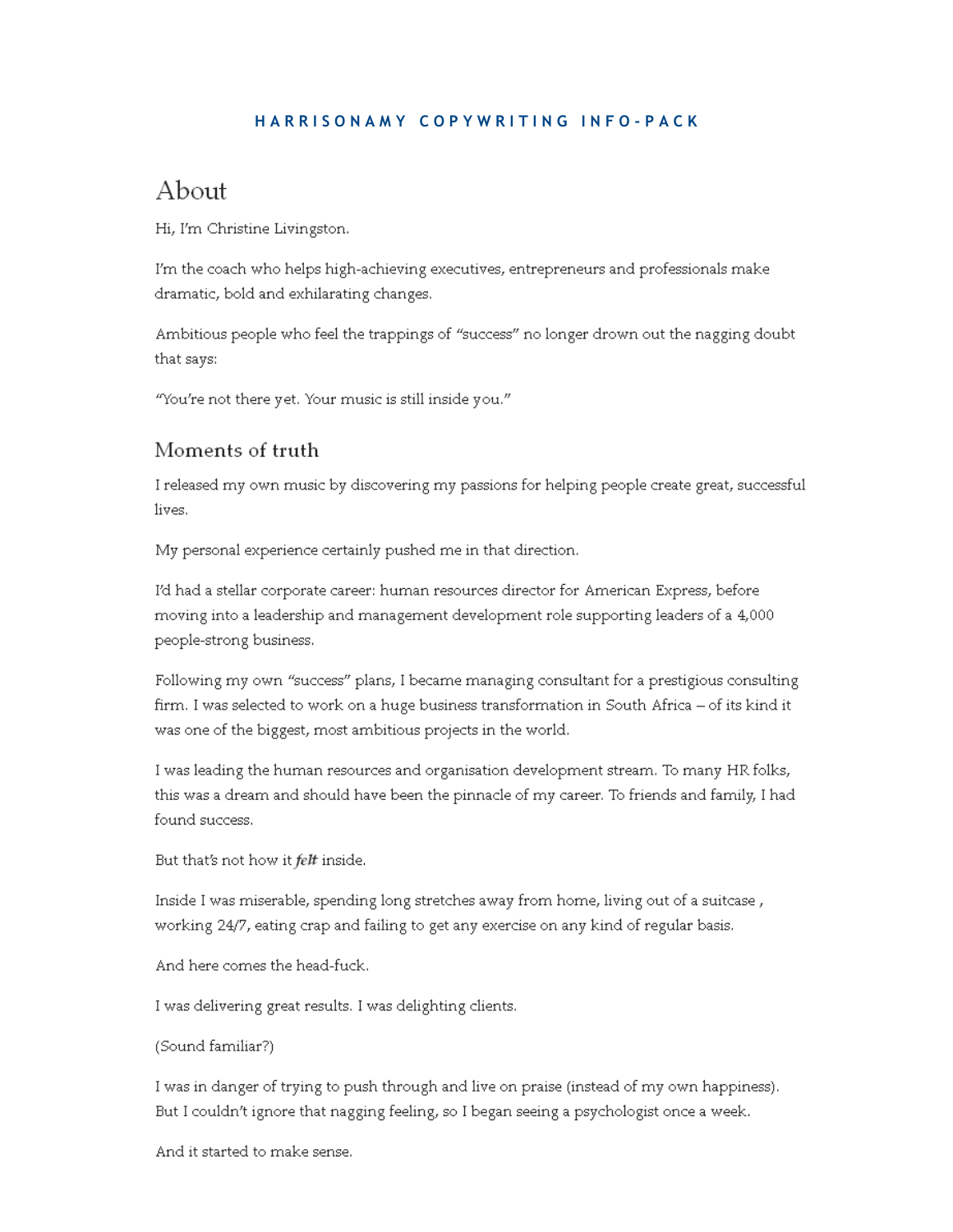Dear %% First Name%%

**Are you and your Executive Team under pressure to deliver results and change quickly but challenged by employee reluctance to work together and make it happen?** 

Research shows that on average, Chief Executives in the NHS have just 700 days to deliver results.

Which is a painfully short period of time when you consider the size and complexity of the organisation you lead.

One of the biggest challenges is having a highly skilled and diverse workforce, all viewing issues from different perspectives.

And whilst there is no one solution, our clients have experienced the biggest impact on employee efficiency through simple, cost-effective, low resistance changes.

Some of the biggest personnel reasons that prevent CEOs from making necessary changes include:

A lack of engagement and trust between doctors, nurses, other clinical professionals and those in management roles. This gets in the way of effective communication, reduces willingness to work together and make change for the benefit of patients and the whole organisation...(cont)

29